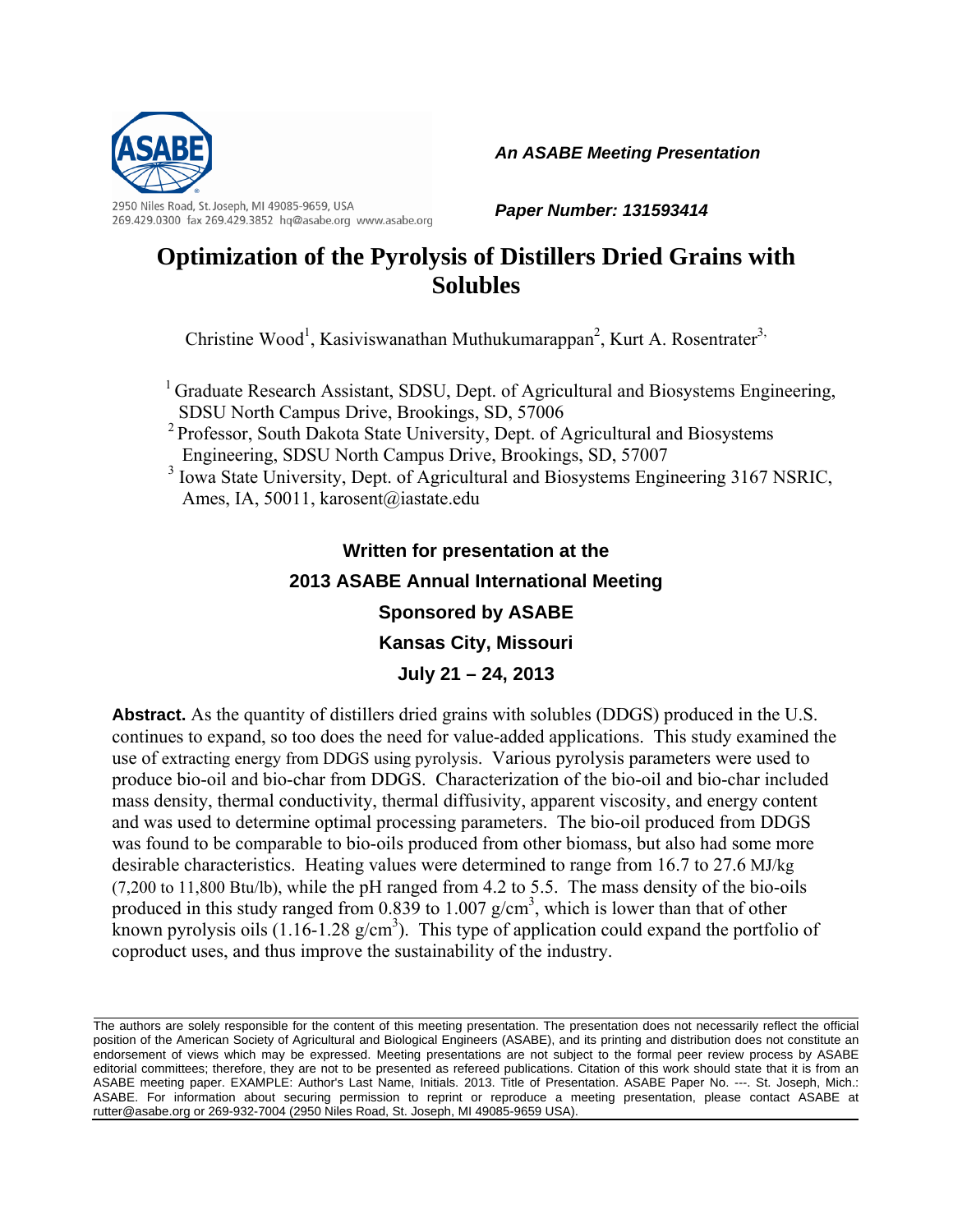**Keywords.** Bio-char, Bio-oil, Distillers dried grains with solubles, DDGS, Pyrolysis, Thermochemical conversion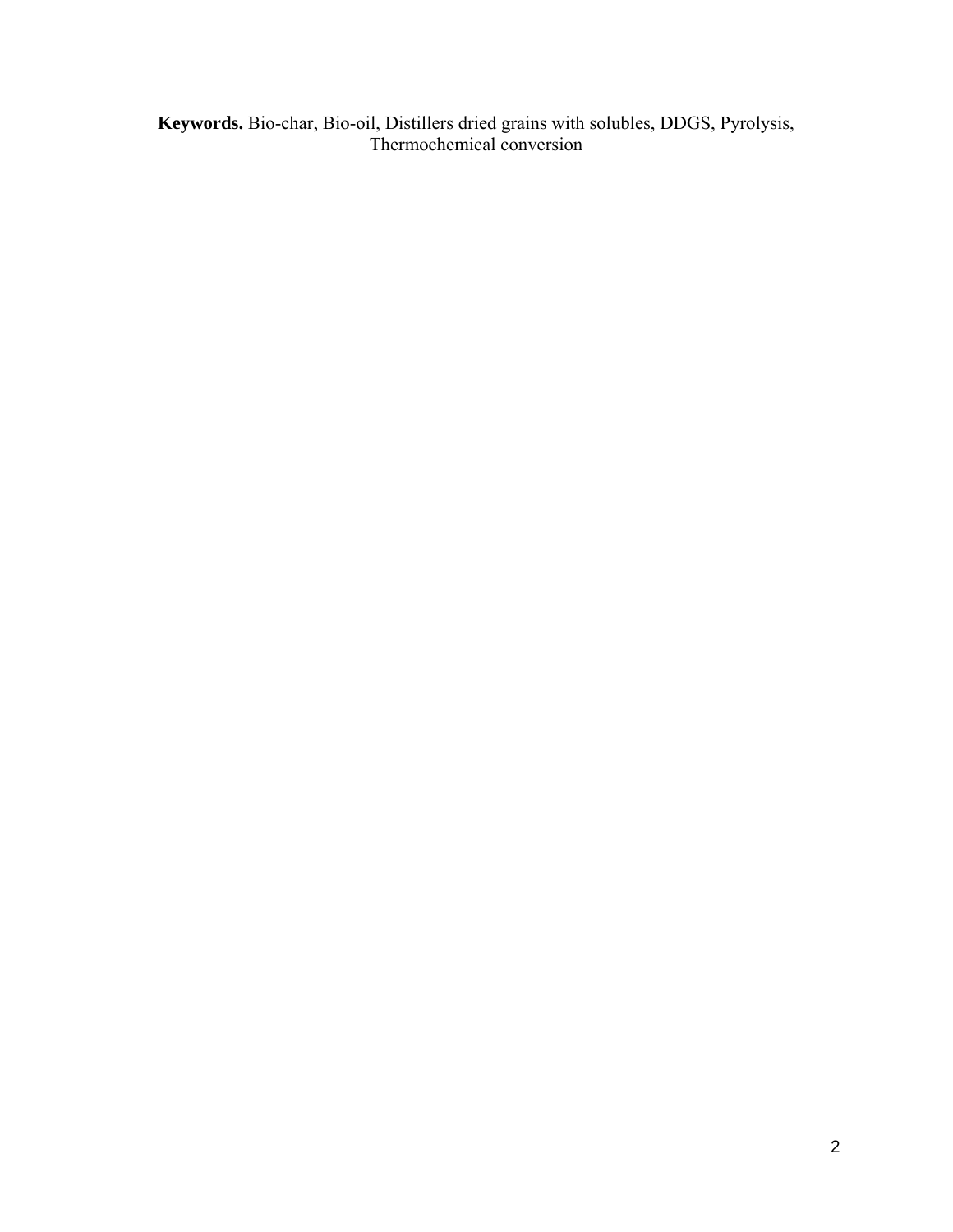## **INTRODUCTION**

In 2011, the ethanol industry produced a record 39 million metric tons of feed coproduct in the form of corn gluten meal (CGM), corn gluten feed (CGF), distillers dried grains with solubles (DDGS), and distillers wet grains (DWG) (RFA, 2012a). CGM and CGF are produced from non-fermentable materials (mainly protein, minerals, fat, and fiber) remaining after the production of ethanol by wet milling; while the dry grind process uses non-fermentable materials to produced DWG and DDGS. It is estimated that 88% of the ethanol produced in the United States is manufactured using dry grind methods, while the remaining 12% is produced from wet milling (RFA, 2010). Of the 39 million metric tons of feed produced in 2011, 92% was comprised of DDGS; this was an increase of nearly 32 million metric tons over the previous 10 years (2001-2011) (RFA, 2012a and RFA, 2012b).

DDGS is primarily used as a feed for livestock; the beef, dairy, swine, and poultry industries are the largest consumers, utilizing 99% of the product (RFA, 2012a). The remaining 1% is used as fillers in deicers, cat litter, lick barrels, and worm food (Bothast and Schlicher, 2005) or as feed supplements for goats, sheep, and fish (Kannadhason et al., 2010; RFA, 2012b; Rosentrater et al., 2009a; Rosentrater et al., 2009b; and Schaeffer et al., 2009). DDGS is an ideal feed ingredient for many animals because of its nutritional content; it is approximately 25% to 35% protein, 86.2% to 93.0% dry matter, 3% to 13% fat, and 7.2% fiber (Bhadra et al., 2009; Ganesan et al., 2008; Loy, 2008; Rosentrater and Muthukumarappan, 2006; Shurson and Alhamdi, 2008; and Weigel et al., 1997).

While a valuable feed ingredient, there are limitations on the demand of DDGS within the feed industry, primarily because fat and fiber content can limit the quantities at which it can be consumed by certain animals (Tiffany et al., 2008). If the production of DDGS continues to grow, there is a potential that supply may surpass the livestock industry's demand at some point. Thus value-added uses and new markets should be pursued to maintain the demand for coproducts (Rosentrater, 2007). Researchers have been studying the viability of DDGS within the human food market (Rosentrater, 2007; Rosentrater and Krishnan, 2006) and for the production of biodegradable plastics (Bothast and Schlicher, 2005; Tatara et al., 2006; Tatara et al., 2007).

In addition to being a protein- and fiber-dense material, DDGS is energy-dense and provides a significant source of energy to animal diets and other applications. Studies have shown that there is enough energy in DDGS that they could potentially be used to power ethanol plants (De Kam et al., 2007; Morey et al., 2006; Rosentrater, 2011; Tiffany et al., 2007). Wang et al. (2007), determined that approximately 25 MJ are present in every 1 kg DDGS, while only 1 MJ of electric energy and 10 MJ of thermal energy are required to produce 1 L of ethanol. The feasibility of using ethanol coproducts to provide energy for a 190 million L/y and a 380 million L/y dry grind ethanol plant was examined, and even if all the DDGS at each plant was used to generate process heat and energy for the facility, there would still be leftover energy which could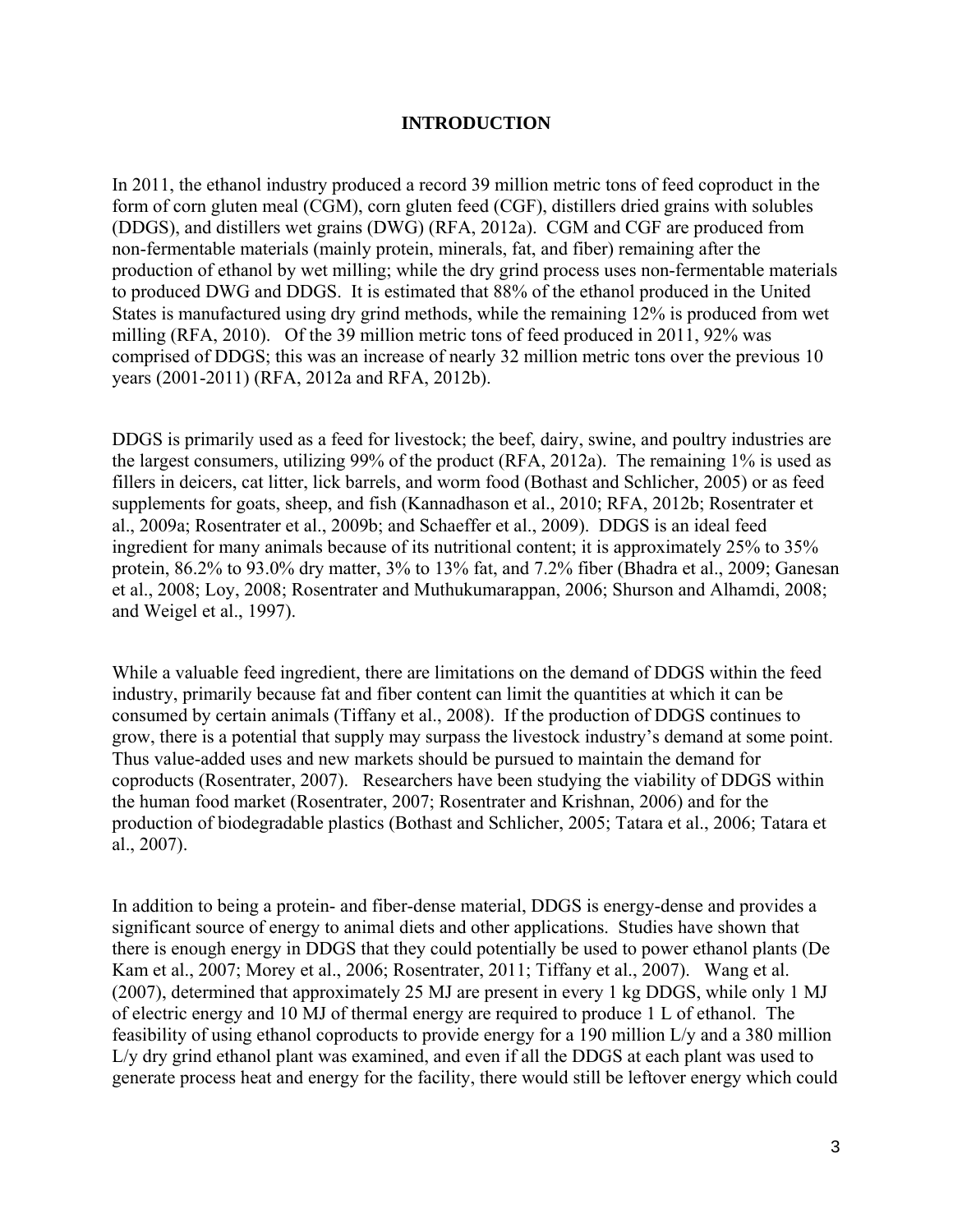be sold to the grid, increasing the rate of return on investment for the facility (Tiffany et al., 2007).

This energy can be harvested from DDGS directly, by converting it to heat and power, or it can be converted into gaseous or liquid fuels to be used for energy production (Giuntoli et al., 2011). These conversions would most likely require some type of thermochemical conversion process, such as combustion, pyrolysis, or gasification (Wang et al., 2007). The main difference between these three processes is the presence of oxygen. Combustion occurs in the presence of full oxygen, while gasification occurs in the presence of partial oxygen, and pyrolysis occurs without oxygen.

The use of pyrolysis dates as far back as ancient Egypt where it was used to form tars for caulking boats and embalming agents. Today, thermochemical decomposition is used to convert organic matter into energy-dense oils, gasses, and carbon (Sadaka, 2009). There are two main types of pyrolysis, fast and slow, which are characterized based on their heating rate and product yield. Slow pyrolysis, also known as conventional pyrolysis, is very time consuming as it has a much lower heating rate, and has a very low bio-oil yield, while fast pyrolysis proceeds at a much faster rate, and turns the organic matter directly into a gaseous form, which is then condensed into bio-oil and hydrogen (Sadaka, 2009). For both slow and fast pyrolysis, parameters such as pressure and temperature can be varied. Pyrolysis produces a free flowing organic liquid, bio-oil; a solid carbon rich material, bio-char; and syngas. Most recently, pyrolysis is being explored as a way of turning biomass into liquid fuels (Babu and Chaurasia, 2003; Chao et al., 2005; Gheorghe, 2006; Sivasastri, 2013; Van de Velden et al., 2007).

While many studies have been conducted using corn cobs, corn stalks, straw, and other agricultural wastes for pyrolysis feedstock, little has been done to investigate the potential of utilizing distillers dried grains with solubles (DDGS) as a pyrolysis feedstock. Lei et al. (2011) and Giuntol (2011) are two of the few studies that have explored the potential use of DDGS in pyrolysis. Rosentrater (2011) provided a comprehensive overview of DDGS as a pyrolysis feedstock. In order to fully understand the potential for using pyrolysis to obtain energy from ethanol coproducts, this study examined various pyrolysis reaction parameters for conversion of DDGS, in order to optimize the production of liquid fuel.

# **MATERIALS AND METHODS**

# **Sample Collection and Experimental Design**

DDGS was obtained and stored in sealed plastic storage bags at room temperature  $(24\pm1\textdegree C)$  until needed for pyrolysis. After processing the bio-oil collected was stored in plastic screw-top bottles in a refrigerator  $(6\pm1^{\circ}C)$  until analyzed. The bio-char was stored in sealed plastic storage bags at room temperature  $(24\pm 1^{\circ}C)$  until analysis.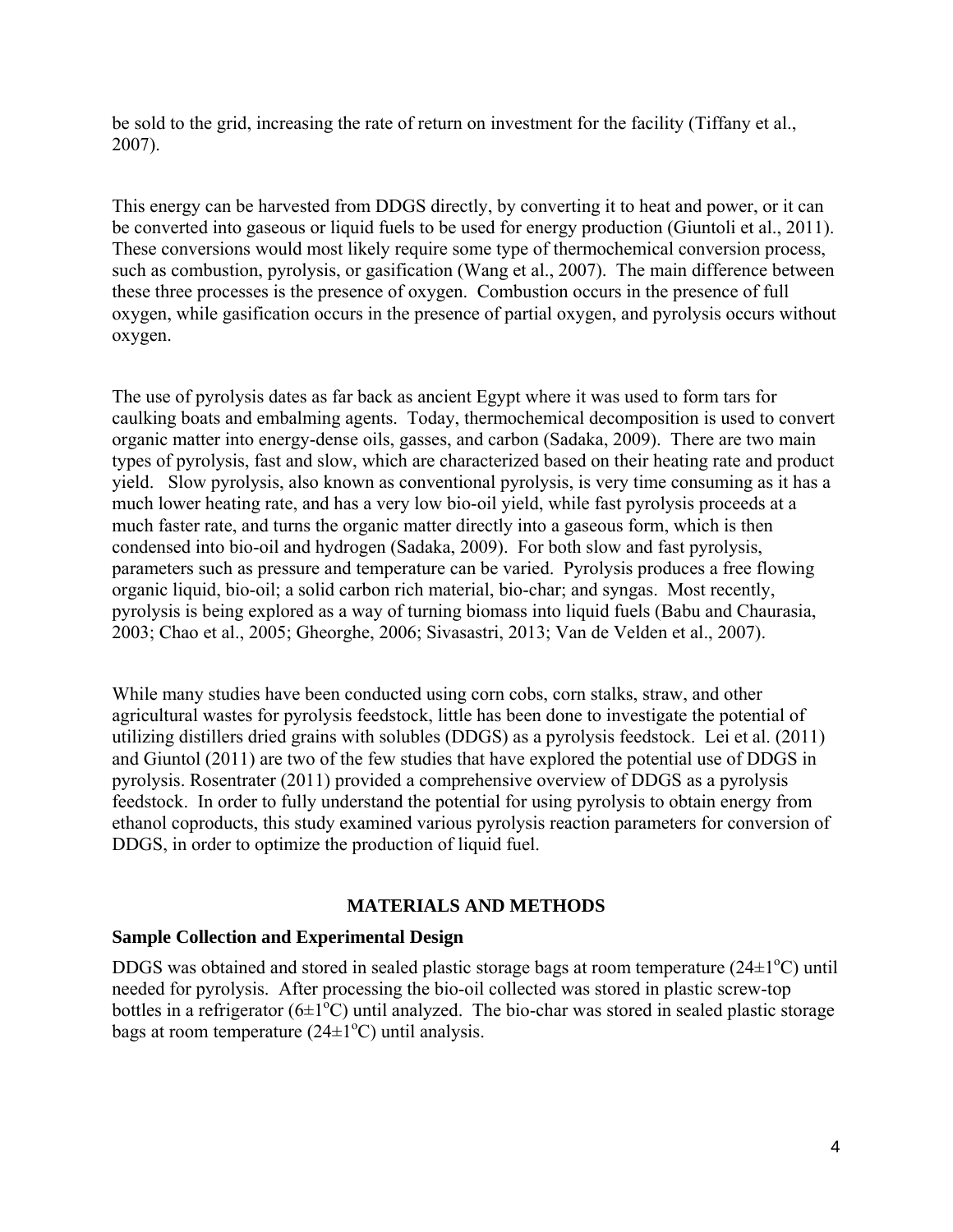Pyrolysis reaction heating rates, times, and temperatures were varied among treatments (Table 1); two replicate pyrolysis reactions were performed per set of parameters (denoted as A and B), with the exception of the center point  $(600^{\circ}C, 40^{\circ}C/\text{min}, 2 \text{ h})$  which was replicated three times (A, B, and C). This resulted in a total of 19 samples (8 treatments replicated twice, the center point replicated three times). Three replicate measurements were then performed for each physical property measured (unless noted otherwise) on the bio-oils (thermal conductivity, thermal diffusivity, energy content, mass density, and apparent viscosity) and bio-chars (mass density, true density, particle size, and color). Rheology measurements were taken at three different temperatures  $(10, 20,$  and  $40^{\circ}$ C, and again three replicates were taken for each treatment (19 samples x 3 temperatures).

## **Raw Material Composition**

The carbon and nitrogen content for the raw materials was determined by an external laboratory (Servi-Tech Laboratories, Hastings, NE). The particle size distribution and color of the raw materials was determined using the same methods used for the bio-char, and are discussed subsequently.

# **Pyrolysis**

The apparatus in Figure 1 (located in the SDSU bioprocessing laboratory) was used to perform slow pyrolysis reactions. Each reaction began with 500 g of sample in a sealed 6,589 cm<sup>3</sup> (20) cm long with 10 cm internal diameter)steel chamber. The chamber was equipped with a purging inlet tube and an exhaust outlet leading to the distillation apparatus. The collection apparatus was comprised of four Allihn condenser columns with water jackets, and two glass bulbs (Chemglass Life Science, Vineland, NJ) to collect and sample the bio-oil. To assist with the condensation of oil, water cooled to  $6^{\circ}$ C was cycled through the water jackets using an F3-V Refrigerated Cryostats (HAAKE, Paramus, NJ). The outlet after the fourth condenser was connected to hosing which released the produced syngas into a bucket of water to remove any additional condensable compounds before releasing the syngas into the air. The steel chamber was placed within an Isotemp Programmable muffle furnace (650-750, Fisher Scientific, Pittsburg, PA), which allowed the heating rate and temperature to be defined. Before heating, the chamber and distillation system were purged with nitrogen gas for 10 min in order to evacuate oxygen from the vessel.

For each pyrolysis reaction, the sealed vessel was heated to the specified temperature  $(500^{\circ}C,$ 600°C, or  $700^{\circ}$ C) at the specified heating rate (30°C/min, 40°C/min, and 50°C/min), which were based on the experimental design in Table 1. Each pyrolysis reaction proceeded in three distinct steps: 1) moisture and some volatiles were removed from the feedstock; 2) more complex volatiles and some gasses were removed leaving bio-char; 3) bio-char was decomposed further and chemical rearrangement released more volatiles and gasses, producing a less reactive biochar (Demirbas, 2004). The reaction was allowed to progress for a specified time (1.5, 2, and 2.5 h), based upon the experimental design (Table 1). At that point, the furnace was powered off and allowed to cool for 2 h before the bio-oil and bio-char were collected. When collected the mass of the bio-char and bio-oil were determined. These masses were compared to the mass of the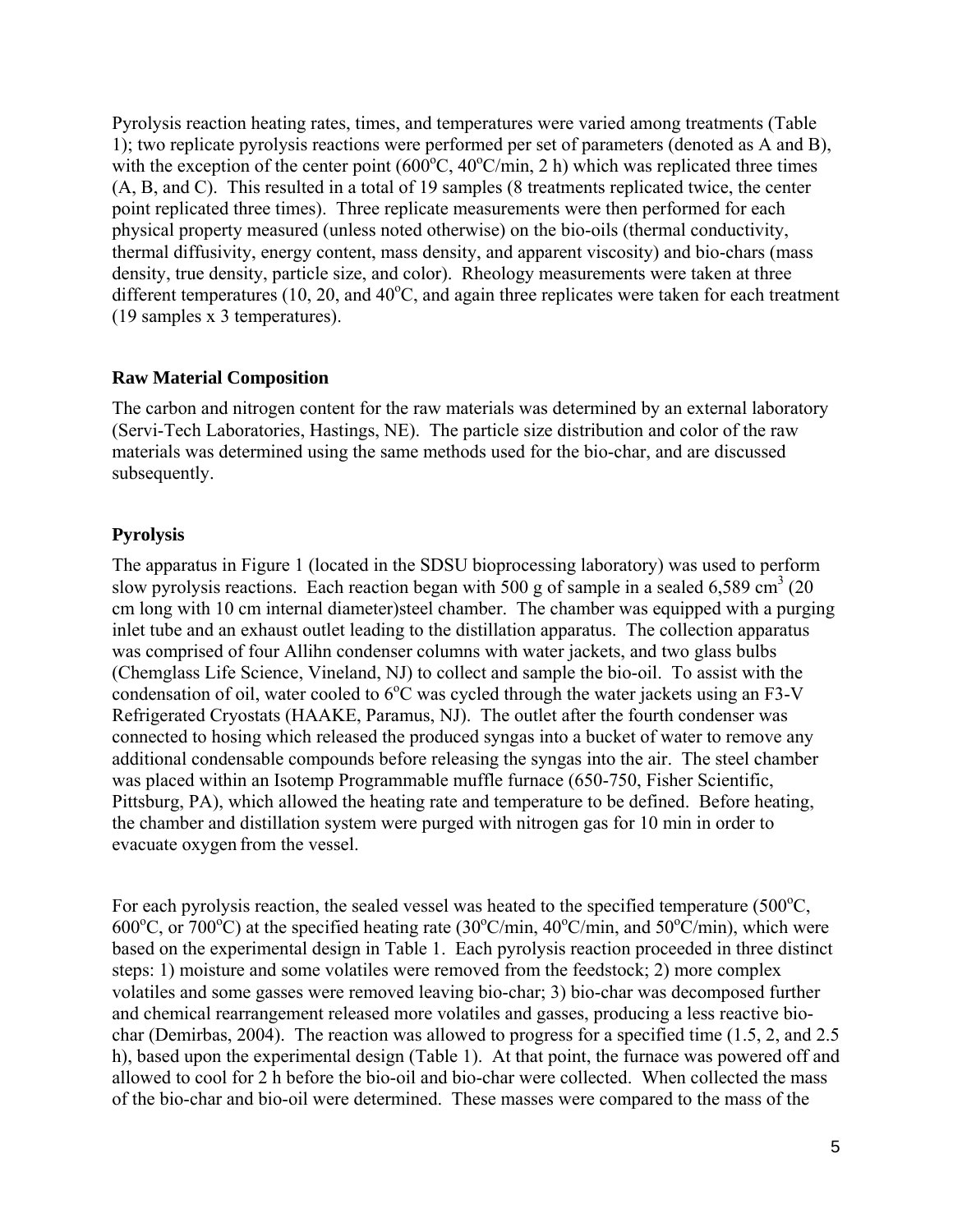original feedstock sample in order to determine the mass yield (e.g. 100 x (mass bio-oil/mass  $feedback$ ) = yield bio-oil).

## **Bio-oils**

## **Physical Properties**

## **Thermal Properties and Energy Content**

Thermal conductivity and diffusivity were determined for the bio-oil samples with a thermal properties meter (KD2, Decagon Devices, Pullman, WA) that utilized the line heat source probe technique (Baghe-Khandan et al., 1981). The lower heating values (LHV) of the bio-oil samples were measured using a bomb calorimeter (1341 Oxygen Bomb Calorimeter, Parr Instrument, Moline, IL). Two replications were completed for each bio-oil sample.

## **Density**

Mass density for the bio-oil was determined using a specific gravity cup (Model H-38000-12, Cole-Parmer Instrument Co., Barrington, IL). Material was poured into the cup (mass = 83.55 g; volume = 83.2 cm<sup>3</sup>), excess material was then removed, and the filled cup was weighed on a balance. Density was then calculated as the ratio of sample mass to sample volume.

## **Color**

Color of the bio-oil was determined using a spectrophotocolorimeter (LabScan XE, Hunter Associates Laboratory, Reston, VA) using the Hunter Lab color space. L\* value quantified the brightness/darkness of the samples; a\* value depicted the redness/greenness; and b\* value denoted the yellowness/blueness. Four measurements were made for each sample.

# **Viscosity**

The apparent viscosity of the bio-oils was determined at three different temperatures in order to account for temperature variations that occur as the oils are moved and processed. Apparent viscosity is a fluid's resistance to flow when force is applied. It is expected (based on our previous work) that as either the shear rate or temperature are increased, the apparent viscosity of a fluid should decrease, and this relationship can be defined as a nonlinear power function represented by:

$$
\eta = k\gamma^{n}
$$
\n(1)

\nwhere  $\eta$  = apparent viscosity (Pas);

\nk = empirical regression constant (Pars);

\n $\gamma$  = shear rate (1/s); and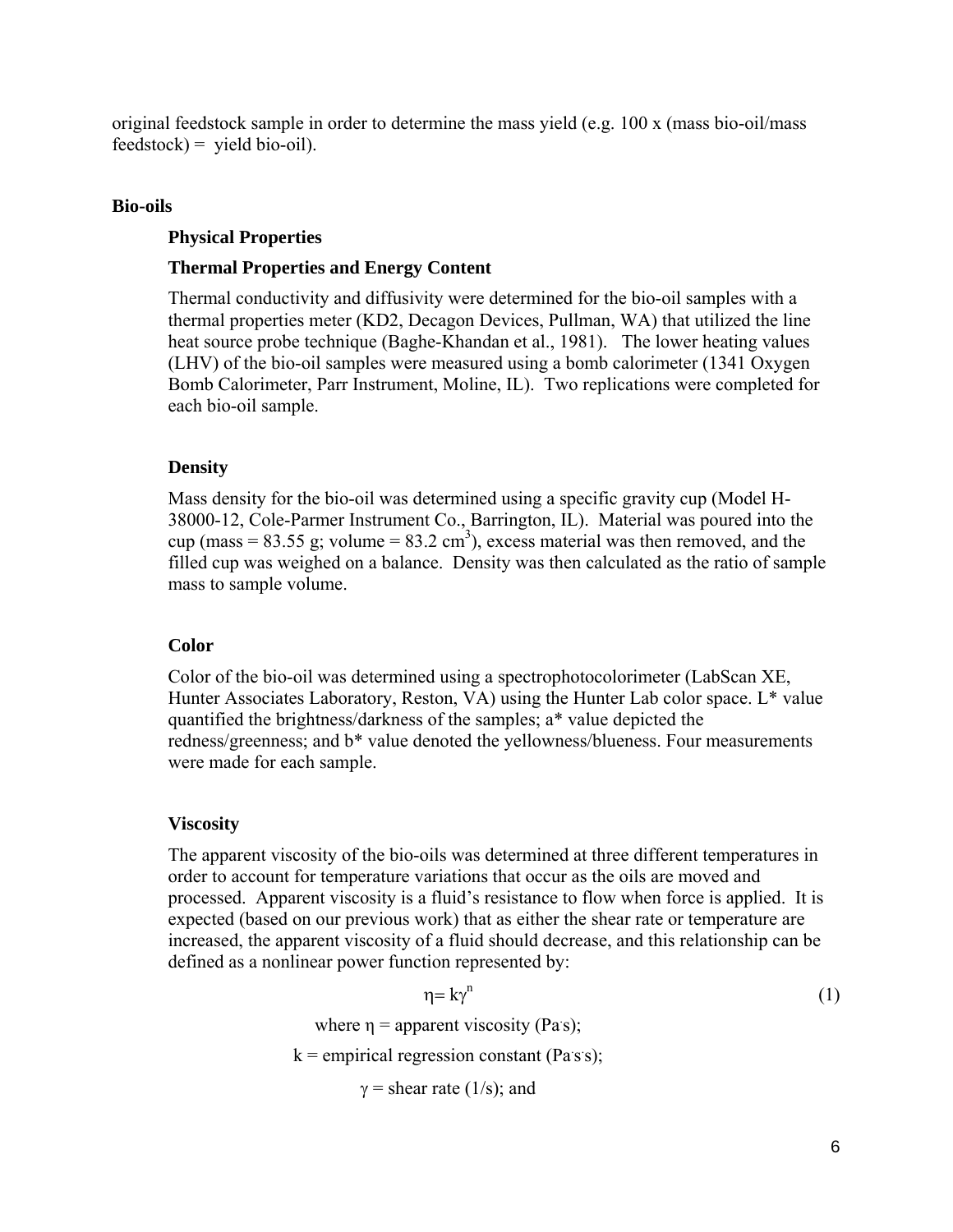$n =$  empirical exponential constant  $(-)$ .

Apparent viscosity was measured for the bio-oils using a rheometer (ATS Rheosystems, Rheologica Instruments Inc., NJ), using a cup and bob assembly. Approximately 15 mL of sample was placed into the cup, and the bob was used to apply shear rate at different speeds. The shear rate for each sample was initiated at 10  $(s^{-1})$ , and was increased up to  $200 (s<sup>-1</sup>)$  by increments of approximately 5 (s<sup>-1</sup>). Rheology measurements were also taken at three different temperatures  $(10, 20,$  and  $40^{\circ}$ C).

## **Chemical Properties**

## **Potential Hydrogen**

The bio-oil's potential hydrogen (pH) was measured at room temperature  $(24\pm1\textsuperscript{o}C)$  using a digital pH meter (Fisher Scientific, Accumet model AB15).

## **GC-MS**

Compound analysis was done using gas chromatography mass spectrometry (GC-MS) (Agilent Technologies, Santa Clara, CA) with an DB-5MS column (J&W Scientific, Inc., Folsom, CA), with a mobile phase of helium at a flow rate of 1.2 mL/min, and a sample volume of 1  $\mu$ L. Samples were held for 2 min at 45°C and then heated to 290°C at 5<sup>o</sup>C/min. They were then held for 5 min. Before running the samples through the GC-MS, the bio-oil samples were filtered through a 2  $\mu$ m filter and then diluted with ethanol at  $1:10$ , then again filtered through a 2  $\mu$ m filter. Once the samples were run, product peaks were assigned specific compound names and quality values by an automatic National Institute of Standards and Technology (NIST) mass spectral library search.

#### **Bio-chars**

#### **Physical Properties**

#### **Energy Content**

Net energy content of the bio-char samples were measured using a bomb calorimeter (1260 Isoperibolic, Parr Instrument, Moline, IL). Two replications were completed for each char sample.

## **Density**

Mass density for the bio-chars was determined using an 85 mL specific gravity cup (Model H-38000-12, Cole-Parmer Instrument Co., Barrington, IL). Material was poured into the cup, of a known mass and volume; excess material was then removed, and the filled cup was weighed on a balance. Density was then calculated as the ratio of mass to volume.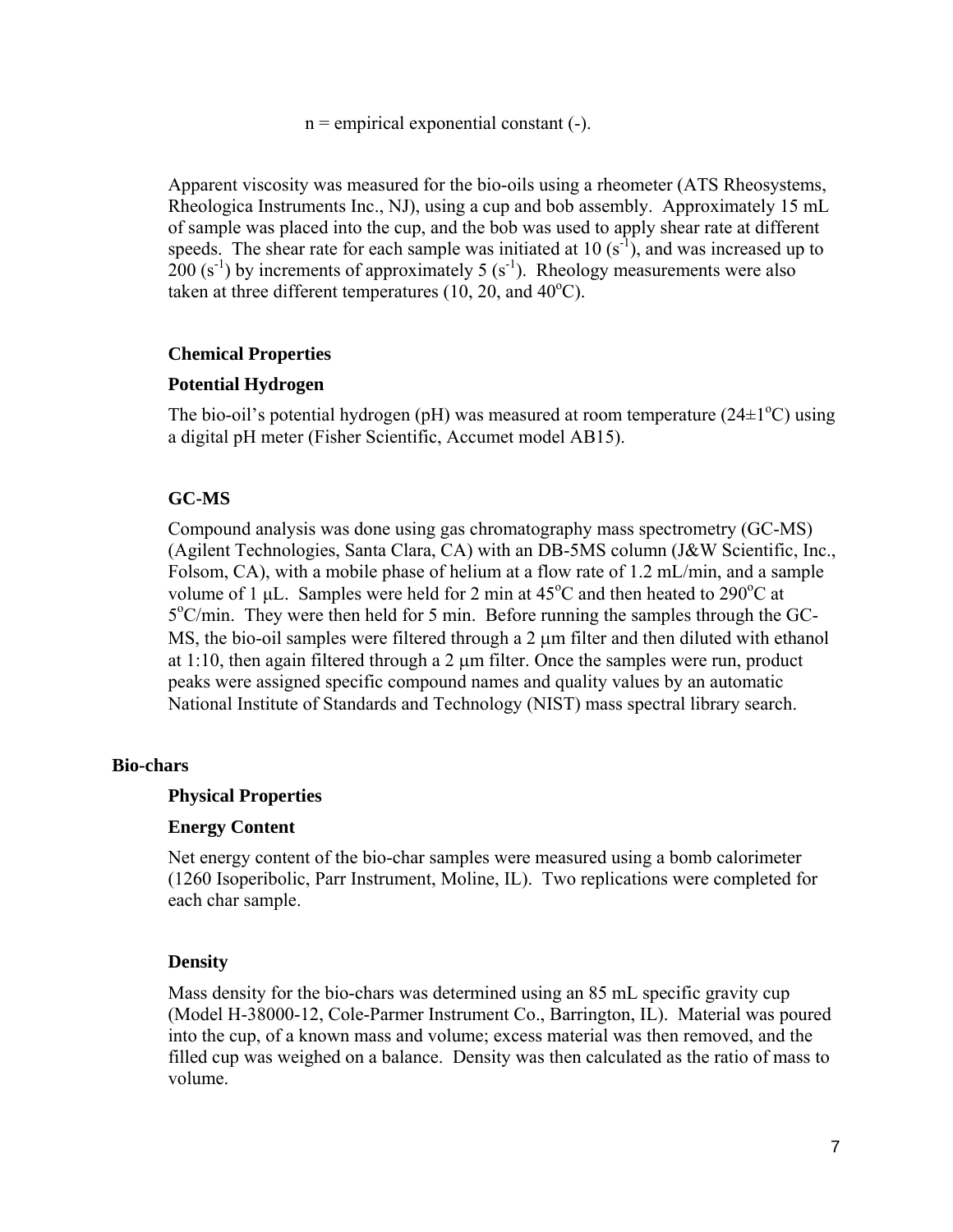True density of the bio-char was determined using a multi-volume pycnometer (Model No. 1305, Micromeritics, Norcross, Georgia, USA). Calibration of the equipment was performed with a metal ball provided by the manufacturer. True density was determined by the volume displacement method using helium gas (Chang 1988). Then, using this measured true density and the measured mass density, the porosity of the bio-char was calculated using:

> $\phi = (\rho_t - \rho_m)/\rho_t x 100$  (2) where  $\phi$  is porosity  $(\%);$  $\rho_t$  is true density (g/cm<sup>3</sup>); and

 $\rho_m$  is mass density (g/cm<sup>3</sup>).

#### **Particle Size**

The particle size distribution of the bio-chars and raw material were measured using a Camsizer (Retsch Technology, Haan, Germany) with a digital image analysis tool. The distribution was defined based on three sizes within the entire population: d10, d50, d90. The d50 value is the median particle size within the population, with 50% of the population greater than this size, and 50% smaller than this size. Similarly, 10% of the population is smaller than the D10 size; while 90% of the population is smaller than the D90 size.

#### **Color**

Color of the bio-char was determined using a spectrophotocolorimeter (LabScan XE, Hunter Associates Laboratory, Reston, VA) using the Hunter Lab color space. L\*, a\*, and b\* were as previously discussed. Four measurements were made for each experimental run.

#### **Chemical Properties**

#### **Proximate Analysis**

Proximate analysis of the raw materials as well as the bio-chars included the determination of moisture content, dry matter, total protein, and total nitrogen. These analyses were conducted externally by Servi-Tech Laboratories, Hastings, NE. The ash content of the bio-chars was determined following Standard Method 08-03 (AACC, 2000).

#### **Data Analysis**

Data analysis was completed for each test using Excel v. 2010 (Microsoft, Redmond, WA) software to determine mean values and standard deviations. Two-way analysis of variance was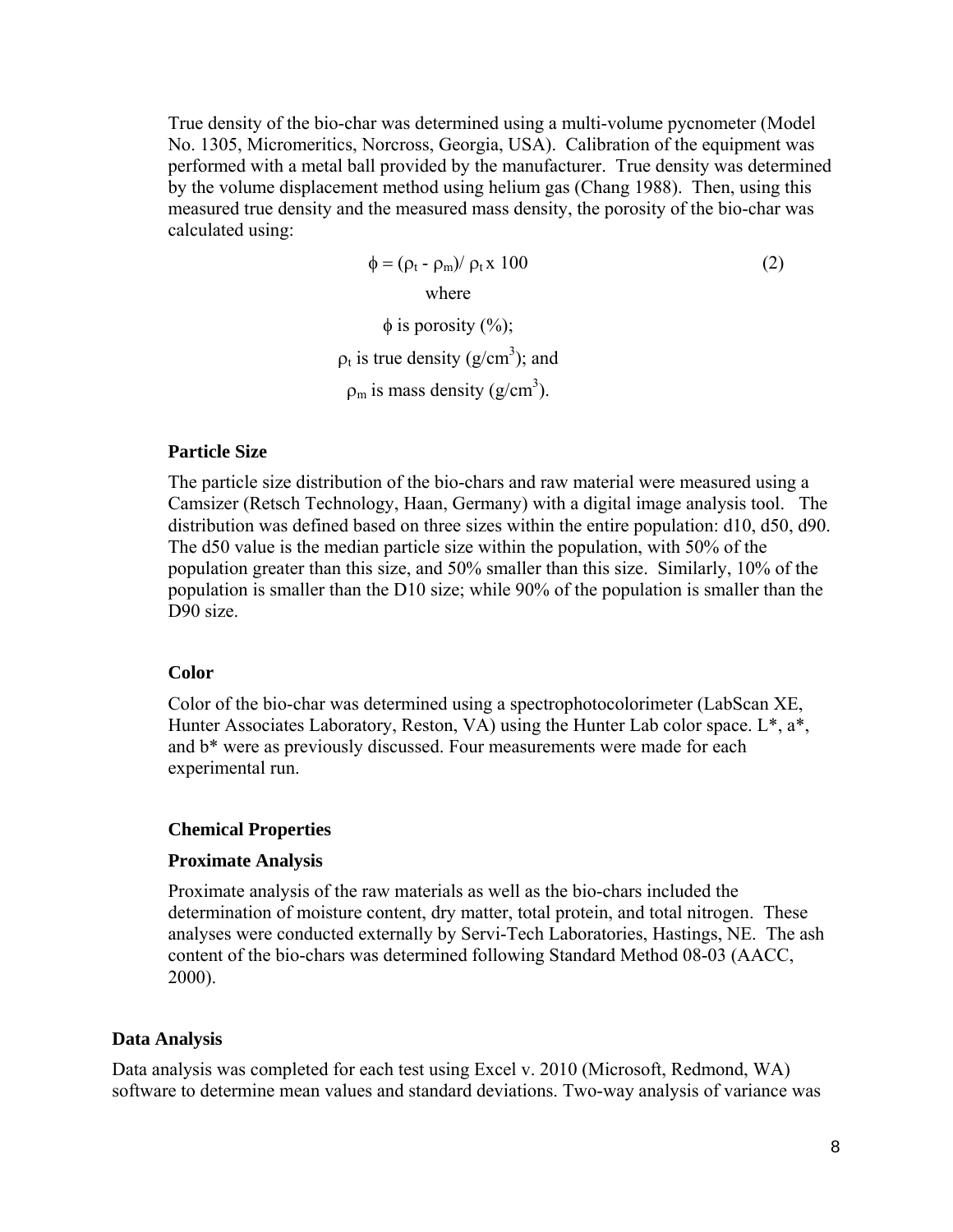conducted using general linear models using SAS (2004) V.8 (SAS Institute, Cary, NC), using a type I error rate (α) of 0.05, to determine main and interaction effects, and to identify least significant differences (LSD) between sample means, if differences were significant. Rheological data was modeled with the PROC NONLIN regression procedure in SAS.

#### **RESULTS AND DISCUSSION**

#### **Bio-oils**

The yield of bio-oil (Table 2) ranged from 18% (treatment 1) to 38% (treatments  $6 \& 9$ ). The reported yield values for the bio-oil were, in fact, lower than the actual values due to some technical issues while collecting the entire sample. First, it was assumed that the condensation of the bio-oil was not 100% efficient and syngas left the system carrying some condensable liquids, and second, a small amount of bio-oil could not be transferred out of the condenser columns due to tar build up.

The yield from treatments 1 through 4 gradually increased from 16.98% to 20.56% showing that at  $500^{\circ}$ C a heating rate of  $50^{\circ}$ C/min produced a greater amount of bio-oil than  $30^{\circ}$ C/min. It also shows that a longer retention time produced a greater amount of bio-oil. This same trend does not exist at  $700^{\circ}$ C; however, the treatments at  $700^{\circ}$ C produced greater quantities of bio-oil (average of 35.68%) than the treatments at 500 (average 30.27%) and  $\overline{600^{\circ}}$ C (average 19.14%).

#### **Physical Properties**

#### **Thermal Properties and Energy Content**

Thermal conductivity and diffusivity of the bio-oils can be found in Table 2. The thermal conductivities for the bio-oil ranged from 1.95 (treatment 2) to 4.38 W/m<sup>o</sup>C (treatment 6). The conductivities of the oils produced at  $700^{\circ}$ C were greater than those produced at 500°C. The conductivity of common crude oils,  $0.12$  to  $0.13$  W/m<sup>o</sup>C (0 to 50°C) (Elam et al., 1989), is much lower than these values. Thermal diffusivity of the bio-oils produced in this study ranged from 0.092 (treatment 6) to 0.127 mm<sup>2</sup>/s (treatment 1). The diffusivities of these oils are much lower than commonly used fuels: diesel fuel, 4.6  $mm^2/s$ ; ethanol, 10.0 mm<sup>2</sup>/s; and gasoline, 6.4 mm<sup>2</sup>/s (Waterland et al., 2003).

The lower heating value (LHV) for the bio-oils can be found in Table 2 as well. The LHV for the bio-oil ranged from 16.7 (7,200 Btu/lb) (treatment 2) to 27.6 MJ/kg (11,800 Btu/lb) (treatment 9). From the data presented, it appears that the LHV of the bio-oils increased as the process temperature increased. It also appears that as the heating rate and the retention time increased, the LHV also increased. The bio-oil produced from DDGS had LHV comparable to DDGS bio-oils produced in other studies (20 to 28 MJ/kg (Lei et al., 2011)), and are much lower than the LHV of other commonly used fuels: diesel 42.0 MJ/kg (18000 Btu/lb), ethanol 27.0 MJ/kg (12000 Btu/lb), and gasoline 43.9 MJ/kg (19000 Btu/lb) (Waterland et al., 2003). The heating values of other pyrolysis biooils have been found to range from 16 to 28 MJ/kg for various other feedstocks (wood,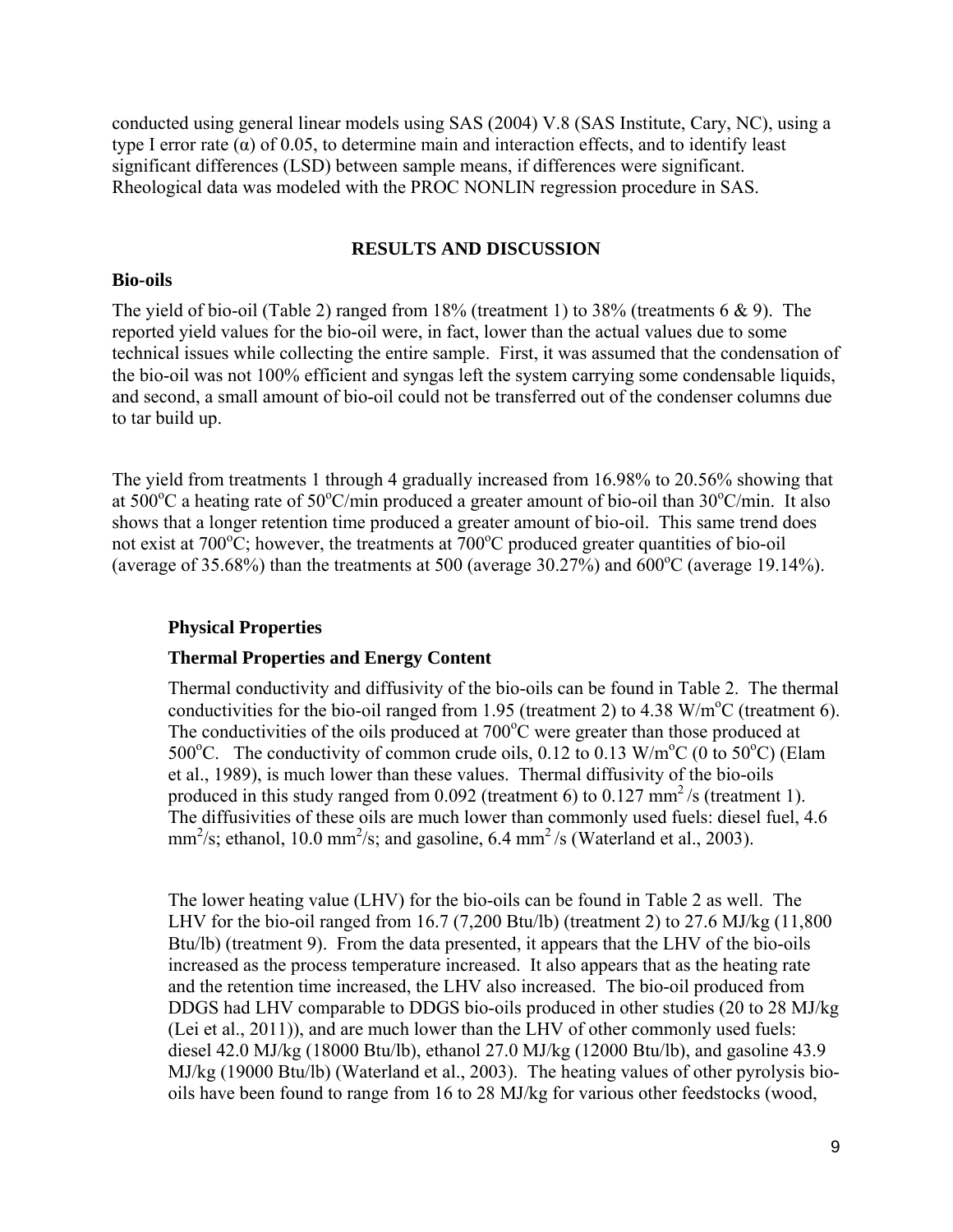rice husk, grasses, nut shells, seeds, etc.) (Ba et al., 2004; Bridgwater and Peacocke, 2000; Huang et al., 2008; Junming et al., 2008; Neves et al., 2011; Scholze, 2002), so other samples were similar.

## **Density**

Generally, oils have densities less than that of water  $(1.0 \text{ g/cm}^3)$ ; however, bio-oils do not always follow this behavior, and often have mass densities greater than 1.0. For example, the mass density of other pyrolysis bio-oils has ranged from 1.16 to1.28  $g/cm^3$  (Ba et al., 2004; Junming et al., 2008; and Scholze., 2002). It is most likely due to the tar present in the bio-oils that causes them to have densities greater than water. The mass densities of the bio-oils within this study fall both below and above that of water  $(1.00 \text{ g/cm}^3)$ . The mass density of the bio-oils produced at 500°C had mass densities that ranged from 0.839 to 0.996 g/cm<sup>3</sup>; while the bio-oils produced at 700<sup>o</sup>C ranged from 0.998 to 1.007 g/cm<sup>3</sup>, and that produced at  $600^{\circ}$ C was  $1.00$  g/cm<sup>3</sup>. These densities are much greater than those of commonly used fuels: diesel  $(0.863 \text{ g/cm}^3)$ , ethanol  $(0.785 \text{ g/cm}^3)$ , and gasoline  $(0.791 \text{ g/cm}^3)$  $g/cm<sup>3</sup>$ ) (Waterland et al., 2003).

## **Color**

The color of the bio-oils visually changed with the addition of more tar. The bio-oils with the greatest amounts of tar were the darkest in color. The  $L^*$  a<sup>\*</sup> and  $b^*$  values of the bio-oils can be found in Table 3. The L\* value quantified the brightness/ darkness of the samples, the larger the  $L^*$  value the lighter the color, while the smaller the  $L^*$  value the darker the color. As the processing temperature was increased from 500 to 700 $^{\circ}$ C the L<sup>\*</sup> value decreased indicating that the sample became darker. By increasing time, heating rate, and temperature, the a<sup>\*</sup> value decreased from 12.197 to 0.330. The b<sup>\*</sup> values also decreased from 500 (average 2.980) to  $700^{\circ}$ C (average 1.218).

#### **Viscosity**

The apparent viscosity of the bio-oils was determined at three different temperatures in order to determine the behavior of the oils under different processing conditions. Apparent viscosity measures a fluid's resistance to flow as force (or shear) is applied; when an increasing shear rate is applied the apparent viscosity of most oils remains constant, so they are considered Newtonian fluids. This is not the case for bio-oils, at least in their crude, unrefined states; so they are considered non-Newtonian. The DDGSbased bio-oil samples had viscosities that decreased with an increase in shear rate and an increase in temperature; this behavior is known as shear thinning. The relationship could be defined as a nonlinear power function represented by:

$$
\eta = k \, \gamma^n \tag{3}
$$

where

$$
\eta
$$
 = apparent viscosity (Pa's);

 $k =$  empirical regression constant (Pass);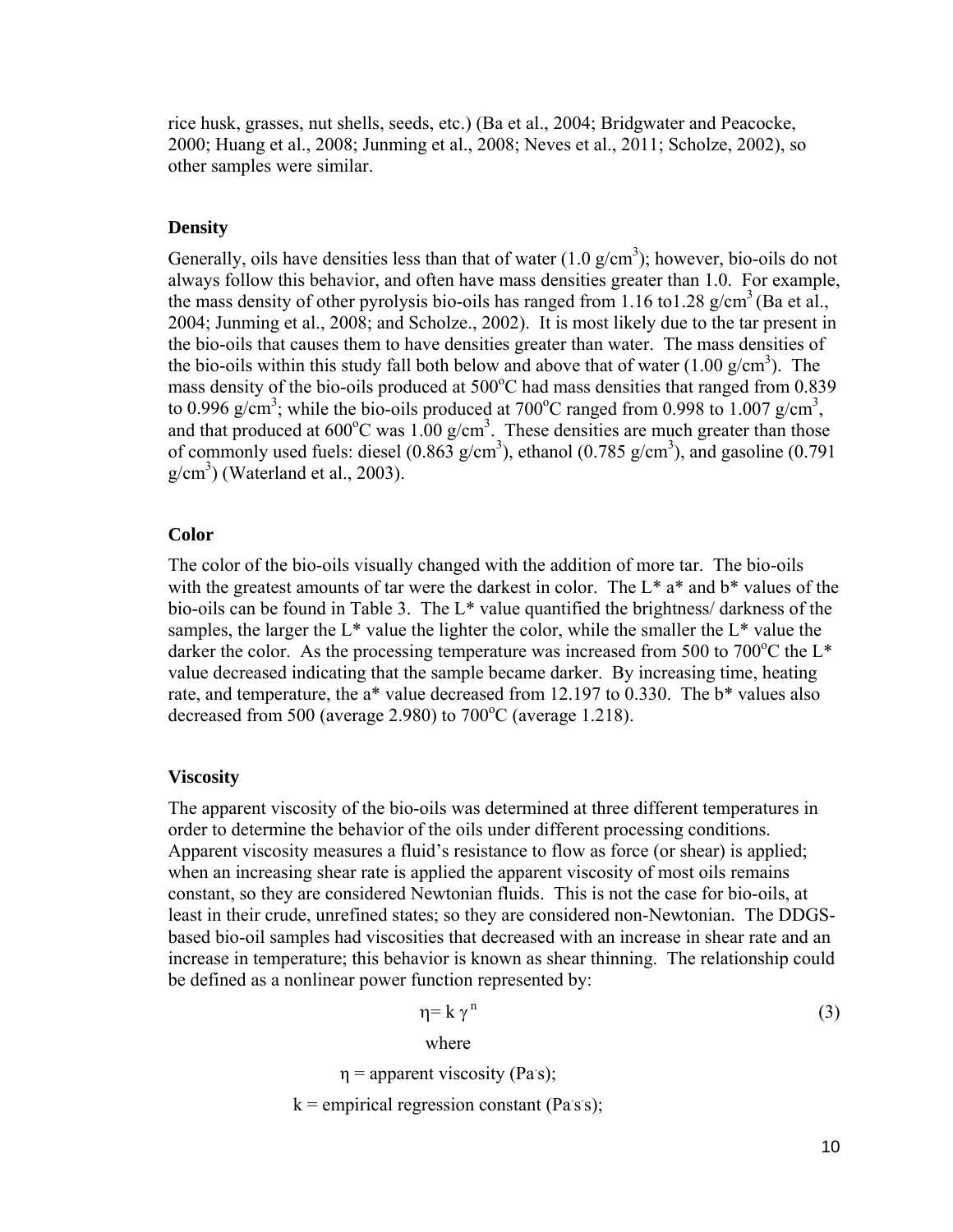$\gamma$  = shear rate (s<sup>-1</sup>); and  $n =$  empirical exponential constant  $(-)$ .

The data collected from the apparent viscosity measurements for each treatment (i.e. each viscosity curve) were combined into a single linear regression in order to predict the overall behavior for each bio-oil at each of the three temperatures. The plots of these behaviors can be seen in Figures 2 and 3, and the overall average k and n regression values can be found in Table 4.

Comparing the viscosity curves from the different treatments, a few conclusions can be drawn. First, the temperature of the pyrolysis reaction has a visible effect on the initial viscosity of the bio-oils; the bio-oils produced at lower temperatures had a lower initial viscosity than those processed at higher temperatures. This was likely due to an increasing quantity of tar present in the bio-oil samples as temperature increased the biooil samples produced at lower temperatures had visibly less tar than those produced at higher temperatures.

## **Chemical Properties**

## **Potential Hydrogen**

The pH of the bio-oils in this study was found to range from 4.2 to 5.5 (Table 3). These values are only slightly higher than the pH values for most bio-oils produced via pyrolysis. For example, the pH of wood-based bio-oil produced by pyrolysis has been found to range from 2.4 to 3.5 (Ba et al., 2004; Sadaka, 2009; Scholze, 2002). Our higher pH values are actually a desirable characteristic, because in order to be utilized, the pH of the oil must be neutralized to reduce its corrosiveness.

# **Gas Chromatography-Mass Spectroscopy (GC-MS)**

The bio-oils were also analyzed by GC-MS. While there were hundreds of compounds found within the bio-oil, only the most significant peaks were recorded. Table 5 lists the molecular formulas and potential compounds. The constituents of most bio-oils are complex, comprising mainly water, acids, alcohols, aldehydes, esters, ketones, and phenol derivatives.

## **Bio-chars**

The yield of bio-chars ranged from 39% (treatment 8) to 77% (treatment 2). The bio-char yields were slightly higher than what was determined by Lei et al., (2011), where DDGS bio-char yields were determined to be 26% to 50%. It appears that the lower pyrolysis temperatures produced higher quantities of bio-char, yet there appears to be no correlation between the biochar yield and retention time or heating rate.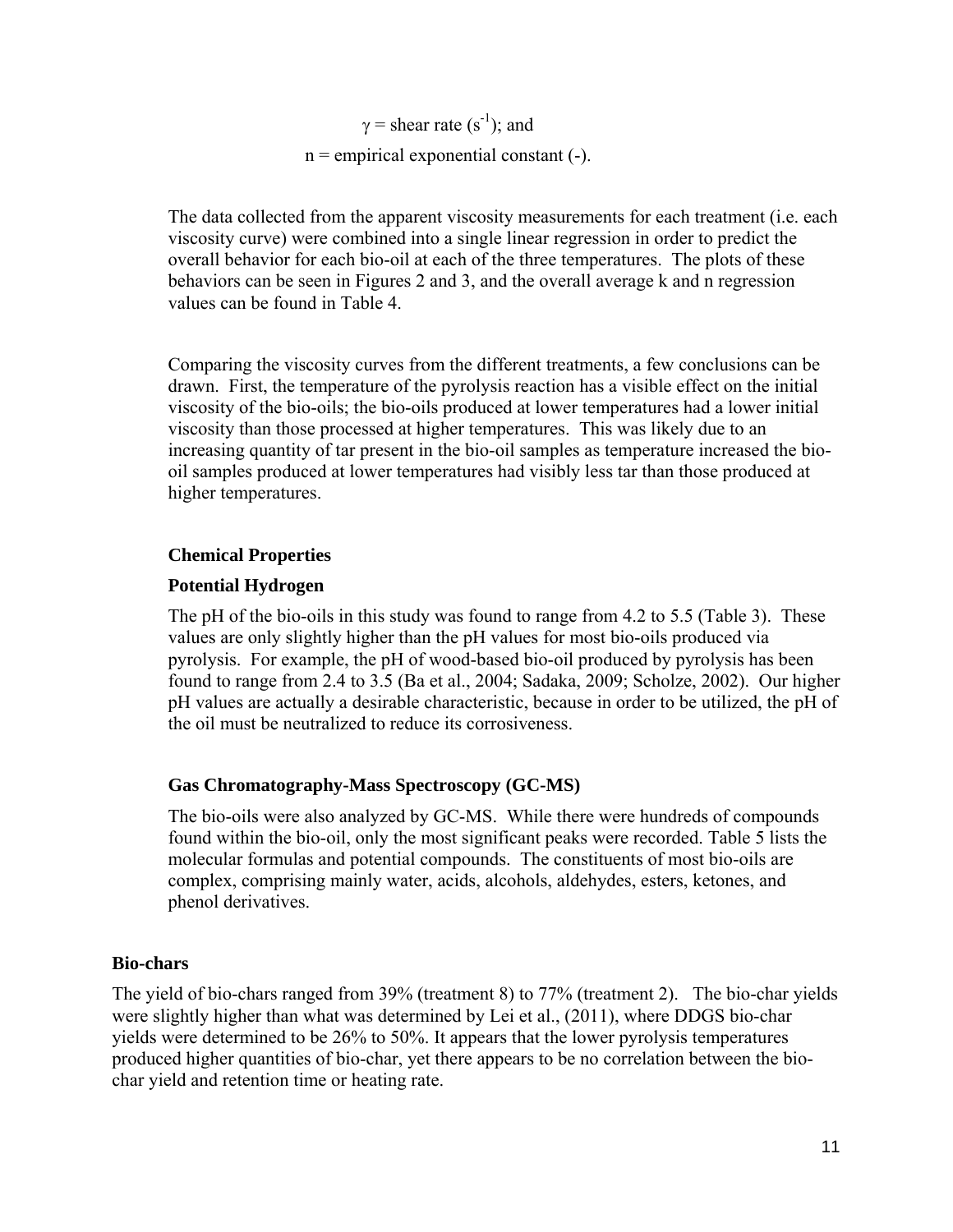## **Physical Properties**

#### **Energy Content**

The lower heating values (LHV) of the bio-chars can be found in Table 7. The LHV for the bio-chars ranged from 23 (treatment 1) to 29 MJ/kg (treatment 5) (10,000 to 13,000 Btu/lb). Based on the heating values presented, it appears that the heating values of the bio-chars produced at 700°C were greater than those of the bio-chars produced at 500°C. However, the LHV of the bio-chars produced at 600°C were the greatest of all.

## **Density**

The mass density of the bio-char was determined to vary from 0.398 (treatment 6) to  $0.514$  g/cm<sup>3</sup> (treatment 5). This variance in mass density was most likely due to the variance in particle size of the bio-char. The mass density of the bio-char produced at 500 $\degree$ C was greater than that produced at 700 $\degree$ C; the mass density of the bio-char produced at  $600^{\circ}$ C was greater than both. On average, the true density of the treatment 5 bio-char was determined to be  $1.56$  g/cm<sup>3</sup>, while that of the treatment 8 bio-char was determined to be 1.87 g/cm<sup>3</sup>. The porosity was determined to range from 70% (treatment 5) to 80% (treatment 8). The true density and porosity of the bio-char produced at  $700^{\circ}$ C was greater than that produced at  $500^{\circ}$ C, while the porosity of the bio-char produced at  $600^{\circ}$ C was less than both.

## **Particle Size**

The particle size of bio-char has an effect on packing density, as smaller particles have the potential to increase the bulk density of the material by decreasing the quantity of space required for storage. This has a large impact on storage and transport requirements for the material. It can also play a vital role in bio-char's particle-particle interactions as a soil amendment. A small particle size with large porosity may contribute the most to enhancing soil quality, while a large particle size could increase the stability of the carbon within the soil environment (Mullen et. al., 2010). The particle size for the biochar can be found in Table 8. The median diameter for the bio-char ranged from 0.31 to 1.25 m. From the data presented in Table 8 it appears that as the temperature of the pyrolysis reaction increased, the particle size of the bio-char decreased. It also appears that the longer the reaction was allowed to progress the smaller the particle size of the resulting bio-char.

## **Color**

Bio-char can be used as a soil amendment, but when added to soils, it can darken the color of that soil. By darkening the soil, bio-char can increase a soil's ability to absorb more light energy, in turn increasing soil temperatures (Sohi et al., 2010). By increasing the soil temperature, the growing season can potentially be extended; it can also potentially accelerate nutrient cycling and accelerate snow melt (Sohi et al., 2010). The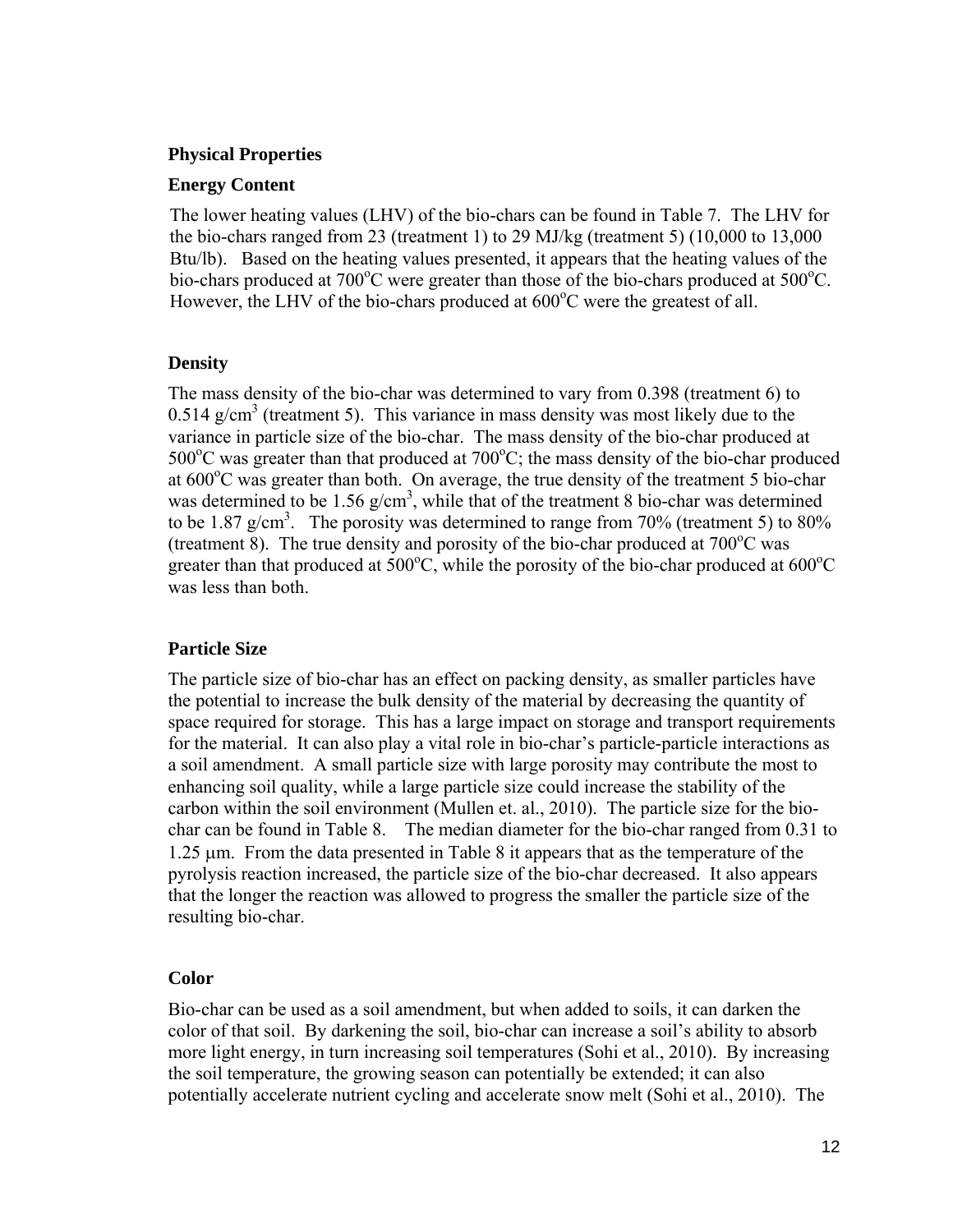color values for the bio-chars can be seen in Table 8. The L\* values ranged from 9.28 to 12.68 and appeared to increase as the processing temperature and retention time was increased. The  $a^*$  values from bio-char samples produced at 500 $^{\circ}$ C were greater than those produced at higher temperatures. No observable patterns between temperature/time and the b\* value could be detected.

#### **Chemical Properties**

#### **Proximate Analysis**

The proximate compositions of the bio-chars produced from the pyrolysis reaction can be found in Table 6. The moisture content ranged from 1.6% (treatment 8) to 2.7% (treatment 2). Based on the data, it appears that as the pyrolysis temperature increased, the moisture content of the remaining char decreased. This was also true as the heating rate was reduced and the retention time was increased. The total carbon of the bio-chars ranged from 54 (treatment 2) to 64 mg/L (treatment 9); as the temperature of the pyrolysis reaction was increased so was the carbon content of the bio-char. All samples of bio-char had greater carbon content than the initial DDGS (46.56 % d.b.).

#### **CONCLUSIONS**

Record quantities of energy-dense DDGS are being produced by the U.S. fuel ethanol industry. This energy can potentially be harvested either directly or through slow pyrolysis, to produce bio-oils and bio-chars. The bio-oils produced in this study were determined to be similar to those produced from other biomaterials, but were also superior in some ways. For example, the pH of the bio-oils in this study was more favorable. Other properties may require upgrading for use as fuels or chemicals, including density, and apparent viscosity, and the heating values. In order to maximize the yield of both the bio-oil and bio-char, pyrolysis parameters must be set at a middle point, as a higher temperature and longer retention time yields greater oil but lower char. Similar to the yield, the bio-oil's heating value is maximized with higher temperatures, greater retention times, and higher heating rates. The bio-char's heating value is maximized at a mid-range temperature with a longer retention time and higher heating rate. So in order to maximize the heating values of both the bio-char and bio-oil, a mid-range temperature with higher heating rate and a greater retention time are required. It was also concluded that 500°C was the best processing temperature when looking at viscosity; however, if the tar were to be removed from the bio-oil this may be changed.

#### **ACKNOWLEDGEMENTS**

The authors would like to thank Yijing Wang, Chinnadurai Karunanithy (CK), and Arulprakash Sivasastri for technical assistance with laboratory measurements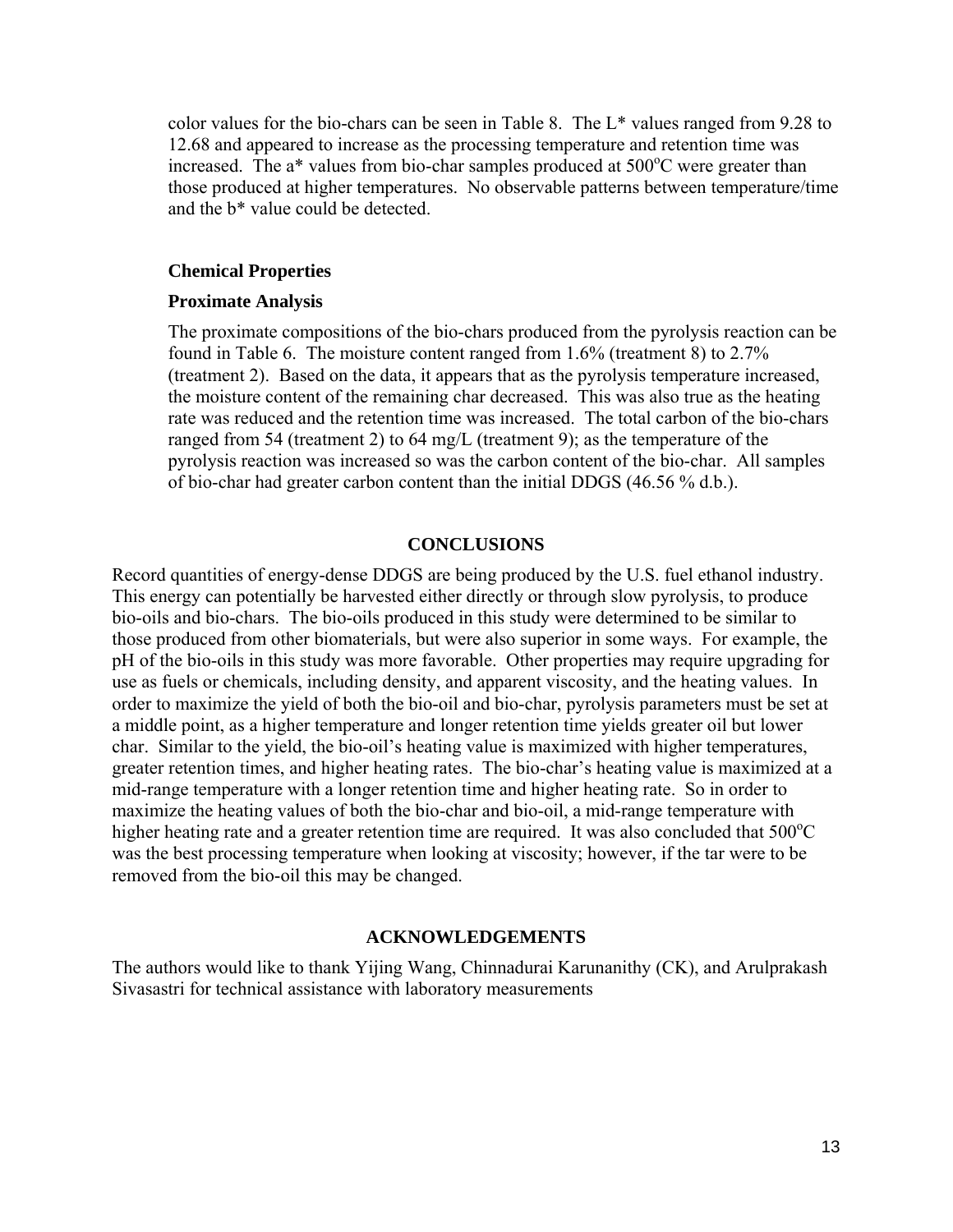#### **REFERENCES**

- AACC. 2000. *Approved Methods of the American Association of Cereal Chemists 10th ed.* St. Paul, MN: American Soc. of Cereal Chem.
- Ba, T., A. Chaala, M. Garcia-Perez, D. Rodrique, and C. Roy. 2004. Colloidal properties of biooils obtained by vacuum pyrolysis of softwood bark. Characterization of water-soluble and water-insoluble fractions. *Energy Fuels* 18: 704-712.
- Babu, B. V., and A. S. Chaurasia. 2003. Optimization of pyrolysis of biomass using differential evolution approach. In *Proc. of the Second Intl. Conf. on Computational Intelligence, Robotics, and Autonomous Syst.*, 787–792. Singapore: Computational Intelligence, Robotics, and Autonomous Systems.
- Baghe-Khandan, M., S. Y. Choi, and M. R. Okos. 1981. Improved line heat source thermal conductivity probe. *J. Food Sci*. 46(5): 1430-1432
- Bhadra, R., K. Muthukumarappan, and K. A. Rosentrater. 2009. Flowability properties of commercial distillers dried grains with solubles (DDGS). *Cereal Chem.* 86(2): 170-180.
- Bothast, R., and M. Schlicher. 2005. Biotechnological processes for conversion of corn into ethanol. *Appl. Microbiology Biotechnology 67*: 19-25.
- Bridgwater, A. V., and G. V. C. Peacocke. 2000. Fast pyrolysis processes for biomass. *Renewable Sustainable Energy Rev*. 4 (1): 1–73.
- Chang, C. S. 1988. Measuring density and porosity of grain kernels using a gas pycnometer. *Cereal Chem.* 65(1): 13-15.
- Chao, C., L. Qing, Y. Qiang, T. Kruttschnitt, and E. Pruckner. 2005. Comparative experiments on recycling of oil sludge, oil shale, and biomass waste in a continuous rotating pyrolysis reactor. In *Proc. 5th Asia-Pacific Conf. Combustion*, 51-54. Adelaide, Australia.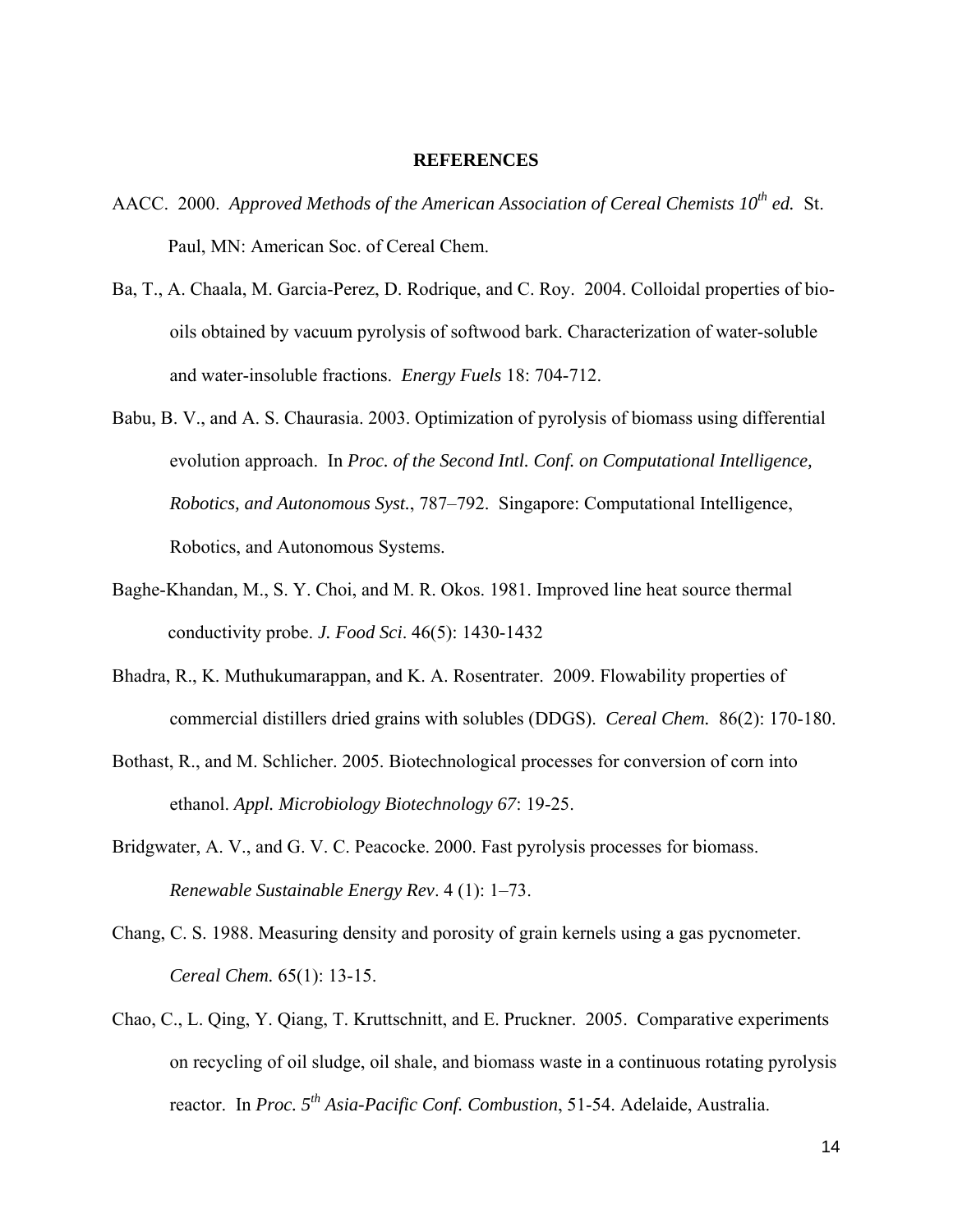- De Kam, M. J., R. V. Morey, and D. G. Tiffany. 2007. Integrating biomass to produce heat and power at ethanol plants. ASABE Paper No. 076232. St. Joseph, MI: ASABE.
- Demirbas, A. 2004. Effects of temperature and particle size on bio-char yield from pyrolysis of agricultural residues. *J. Analytical Appl. Pyrolysis* 72(2004): 243-248.
- Elam, S., I. Tokura, and K. Saito. 1989. Thermal conductivity of crude oils. *Exp. Thermal Fluid Sci.* 2(1): 1-6.
- Ganesan, V., K. A. Rosentrater, and K. Muthukumarappan. 2008. Effect of flow agent addition on the physical properties of DDGS with varying moisture content and soluble levels. *Trans. ASABE* 51(2): 591-601.
- Gheorghe, C. 2006. Investigations of potentialities of biomass pyrolysis at HTAG system. Bucharest, Romania: University of Bucharest, Power Engineering. Available at: http://www.energy.kth.se/proj/projects/SUSPOWER/Downloads/Report\_Cora%20Gheor ghe.pdf. Accessed 17 June 2013.
- Giuntoli, J., J. Gout, A. Verkooijen, and W. De Jong. 2011. Characterization of fast pyrolysis of dry distillers grains (DDGS) and palm kernel cake using a heated foil reactor: nitrogen chemistry and basic reactor modeling. *Ind. Eng. Chem. Res.* 50(8): 4286-4300.
- Huang, Y., W. Kuan, S. Lo, and C. Lin. 2008. Total recovery of resources and energy from rice straw using microwave-induced pyrolysis. *Bioresource Tech.* 99: 8252-8258.
- Loy, D. 2008. Ethanol coproducts for cattle: the process and products. Ames, IA: Iowa State University, University Extension. Available at:

http://www.extension.iastate.edu/publications/ibc18.pdf. Accessed 2 January 2012.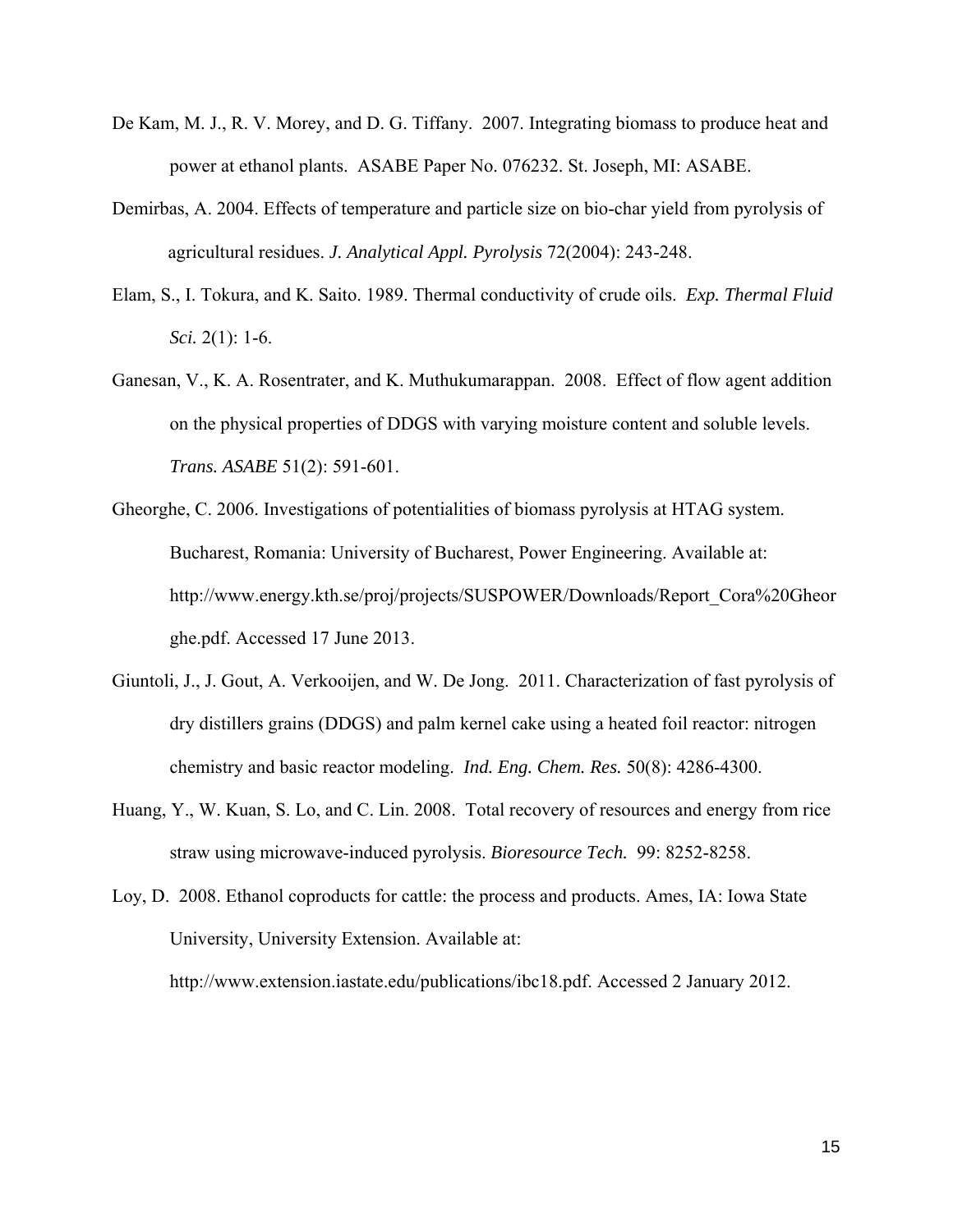- Junming, X., J. Jianchun, S. Yunjuan, and L. Yanju. 2008. Bio-oil upgrading by means of ethyl ester production in reactive distillation to remove water and to improve storage and fuel characteristics. *Biomass and Bioenergy* 32: 1056-1061.
- Kannadhason, S., K. A. Rosentrater, and K. Muthukumarappan. 2010. Twin screw extrusion of DDGS based aquaculture feeds. *J. World Aquac. Soc*. 41: 1-15.
- Lei, H., S. Ren, L. Wang, Q. Bu, J. Julson, J. Holladay, and R. Ruan. 2011. Microwave pyrolysis of distillers dried grain with solubles (DDGS) for biofuel production. *Bioresource Tech.* 102: 6208-6213.
- Morey, R., D. Tiffany, and D. Hatfield. 2006. Biomass for electricity and process heat at ethanol plants. *Appl. Eng. Agric.* 22(5): 723-728.
- Mullen, C., A. Boateng, N. Goldberg, I. Lima, D. Laird, and K. Hicks. 2010. Bio-oil and biochar production from corn cobs and stover by fast pyrolysis. *Biomass Bioenergy*  34(2010): 67-74.
- Neves, D., H. Thunman, A. Matos, L. Tarelho, and A. Gomez-Barea. 2011. Characterization and prediction of biomass pyrolysis products. *Progress Energy Combustion Sci.* 37: 611- 630.
- RFA (Renewable Fuels Association). 2010. Climate of opportunity: 2010 Industry Outlook. Washington, D.C.: Renewable Fuels Association. Available at: http://ethanolrfa.org/page/-/objects/pdf/outlook/RFAoutlook2010 fin.pdf. Accessed 12 February 2013.
- RFA (Renewable Fuels Association). 2012a. Accelerating industry innovation, 2012 Ethanol Industry Outlook. Washington, D.C.: Renewable Fuels Association. Available at: http://ethanolrfa.3cdn.net/d4ad995ffb7ae8fbfe\_1vm62ypzd.pdf. Accessed 17 Oct. 2012.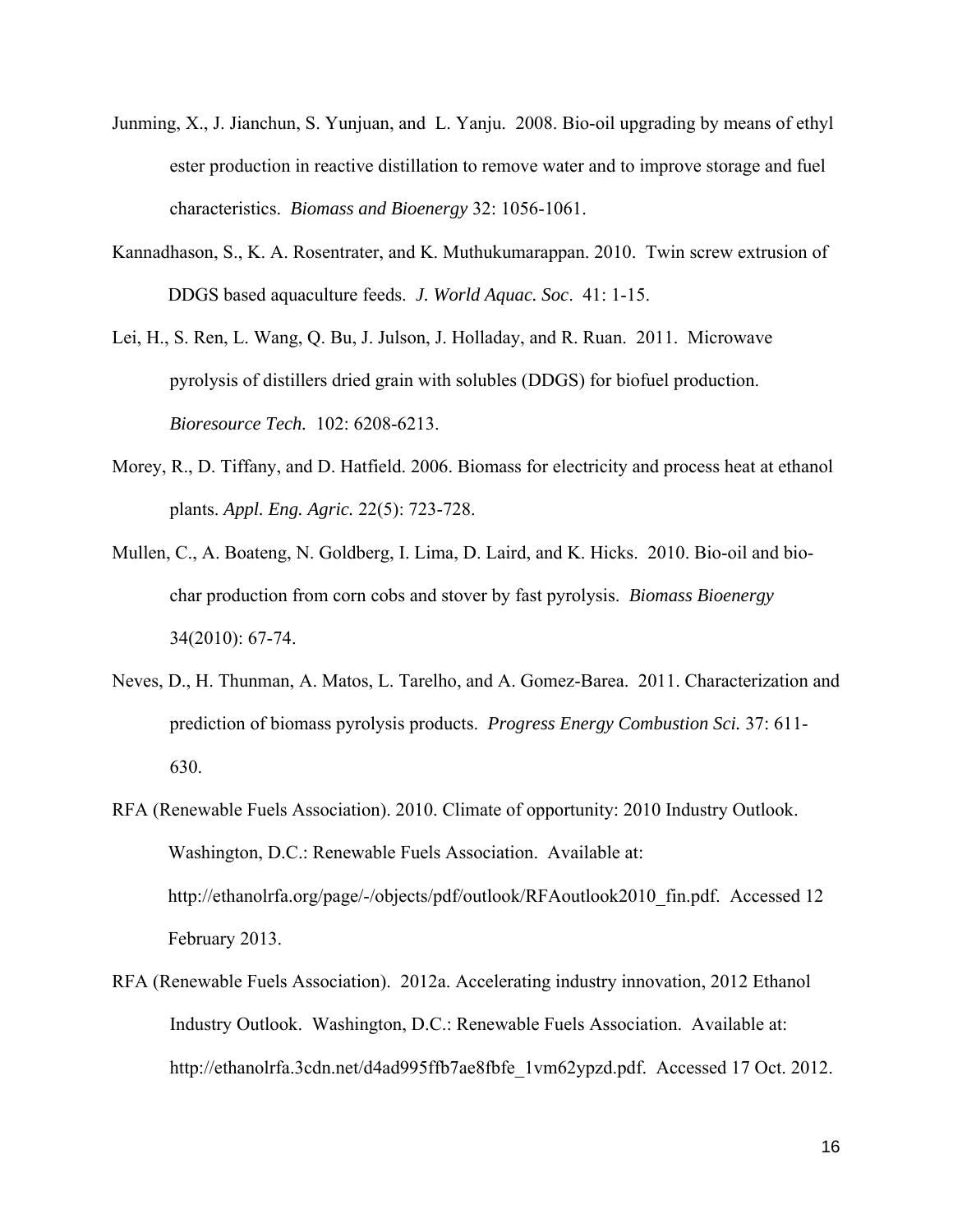- RFA (Renewable Fuels Association). 2012b. Industry Resources: Co-products*.* Washington, D.C.: Renewable Fuels Association. Available at: http://ethanolrfa.org/pages/industryresources-coproducts. Accessed 24 October 2012.
- Rosentrater, K. A. 2007. Corn ethanol coproducts some current constraints and potential opportunities. *Int. Sugar J.* 109(1307): 2-11.
- Rosentrater, K. A. 2011. Chapter 20, Using DDGS as a feedstock for bioenergy via thermochemical conversion. In *Distillers Grains: Production, Properties, and Utilization*, 449-463. K. Liu and K. A. Rosentrater, eds. Boca Raton, FL: CRC Press, Taylor and Francis.
- Rosentrater, K. A., and K. Muthukumarappan. 2006. Corn ethanol coproducts: generation, properties, and future prospects. *Int. Sugar J.* 108(1295): 648-657.
- Rosentrater, K. A., K. Muthukumarappan, and S. Kannadhason. 2009a. Effect of ingredients and extrusion parameters on aquafeeds containing DDGS and potato starch. *J. Aquac. Feed Sci. and Nutrition* 1(1): 22-38.
- Rosentrater, K. A., K. Muthukumarappan, and S. Kannadhason. 2009b. Effect of ingredients and extrusion parameters on properties of aquafeeds containing DDGS and corn starch. *J. Aquac. Feed Sci. and Nutrition* 1(2): 44-60.
- Rosentrater, K. A., and P. Krishnan. 2006. Incorporating distillers grains in food products. *Cereal Foods World.* 51(2): 52-60.
- Sadaka, S. 2009. Chapter 2: Pyrolysis. In *Pyrolysis and Bio-Oil*. Fayetteville, AR: Cooperative Extension Services.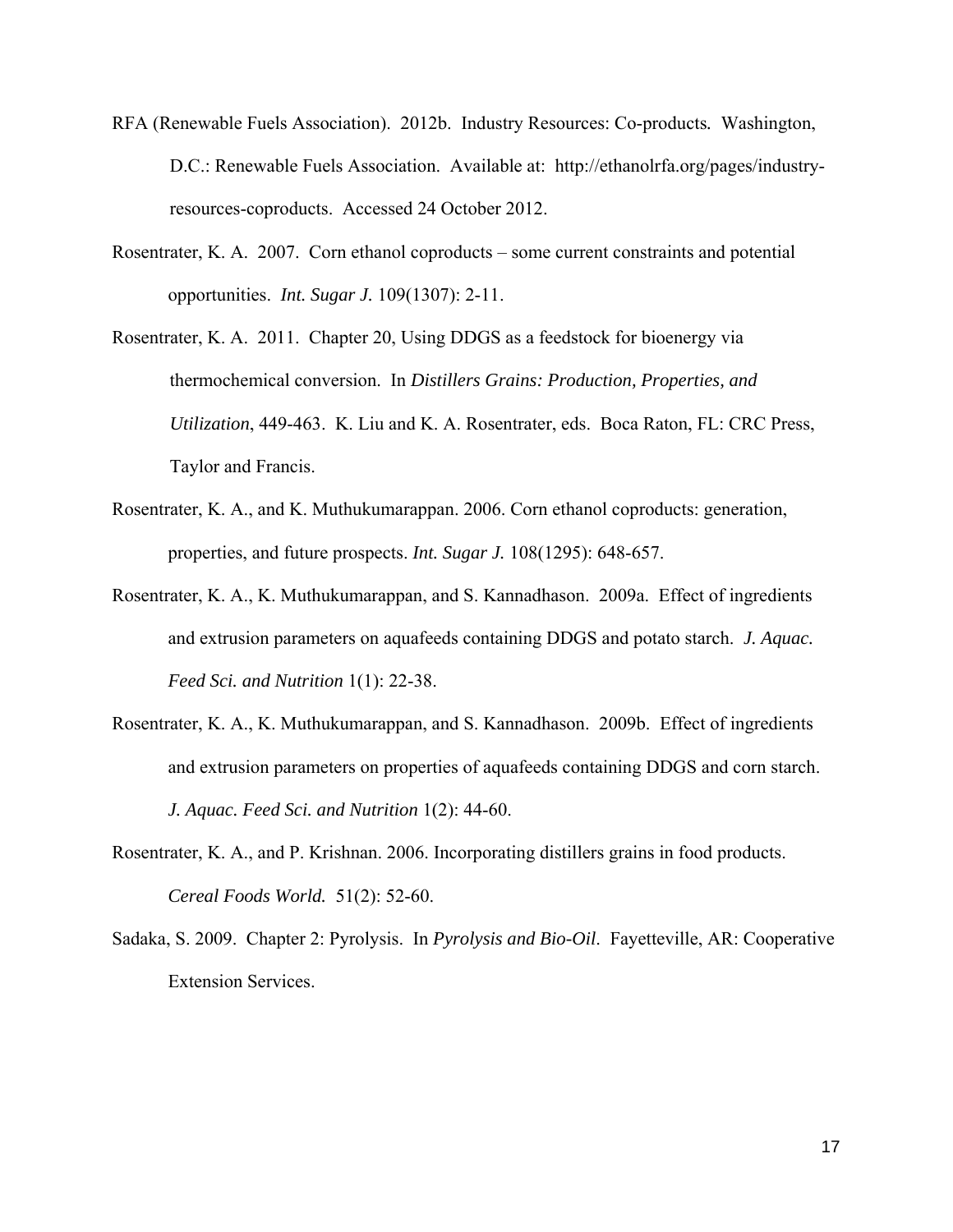Schaeffer, T.W., M. L. Brown, and K. A. Rosentrater. 2009. Performance characteristics of Nile Tilapia (*Oreochromis niloticus*) fed diets containing graded levels of fuel based distillers' grains with solubles. *J. Aquac. Feed Sci. and Nutrition* 1(4): 78-83.

Schlicher, M. 2005. The flowability factor. *Ethanol Prod. Mag.* 11(7): 90-93, 110-111.

- Scholze, B. 2002. Long-term stability, catalytic upgrading, and application of pyrolysis oils improving the properties of a potential substitute for fossil fuels. PhD diss. Hamburg, Germany: Zur Erlangung des Doktorgrades im Fachbereich Chemie der Universitat.
- Shurson, J. and A. S. Alhamdi. 2008. Quality and new technologies to create corn co-products from ethanol production. *Using Distillers Grains in the U.S. and International Livestock and Poultry Industries, 231-256.* B. A. Babcock, D. J. Hayes, and J. D. Lawrence, eds. Ames, IA: Iowa State University.
- Sivasastri, A. 2013. Conventional pyrolysis of corn stover, prairie cord grass, and big blue stem using batch type pyrolysis unit. MS thesis. Brookings, South Dakota: South Dakota State University, Department of Agricultural and Biosystems Engineering.
- Sohi, S. P., E. Krull, E. Lopez-Capel, and R. Bol. 2010. Chapter 2: A review of bio-char and its use and function in soil. In *Advances in Agronomy*, 47-82. D. L. Sparks, ed. Burlington, MA: Academic Press.
- Tatara, R., K. A. Rosentrater, and S. Suraparaju. 2006. Design properties for molded, corn-based DDGS-filled phenolic resin. *Ind. Crops and Products* 29: 9-15.
- Tatara, R., K. A. Rosentrater, and S. Suraparaju. 2007. Compression molding of phenolic resin and corn-based DDGS blends. *J. Polymer Environ.* 15: 89-95.
- Tiffany, D., R. V. Morey, and M. De Kam. 2007. Economics of biomass gasification/combustion at fuel ethanol plants. *Appl. Eng. Agric.* 25(3): 391-400.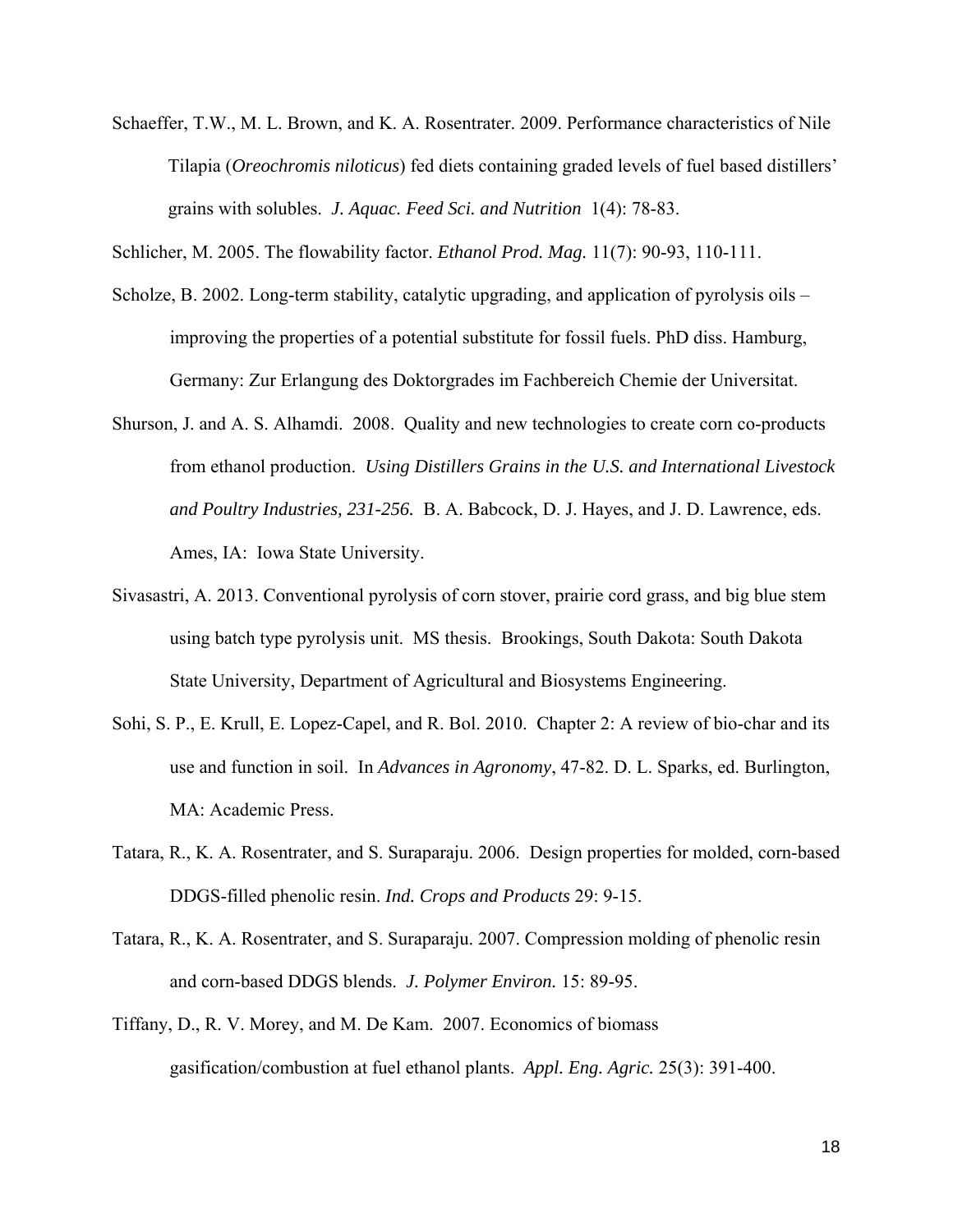- Tiffany, D., R. V. Morey, and M. De Kam. 2008. Use of distillers by-products and corn stover as fuels for ethanol plants. In *Proc. Transition to a Bioeconomy: Integration of Agricultural and Energy Systems,* Atlanta, GA: Farm Foundation.
- Van de Velden, M., F. Xianfeng, A. Ingram, and J. Baeyens. 2007. Fast pyrolysis of biomass in a circulating fluidized bed. *Proc.*  $12^{th}$  *Intl. Conf. on Fluidization – New Horizons in Fluidization Eng*, 896-904. Vancouver, Canada.
- Wang, L., A. Kumar, C. Weller, D. Jones, and M. Hanna. 2007. Coproduction of chemical and energy products from distillers grains using supercritical fluid extraction and thermochemical conversion technologies. ASABE Paper No. 076064, Minneapolis, Minnesota: ASAE.
- Waterland, L., S. Venkatesh, and S. Unnasch. 2003. Safety and performance assessment of ethanol/diesel blends (E-diesel). National Renewable Energy Laboratory. Golden, CO. Available at: http://www.nrel.gov/docs/fy03osti/34817.pdf. Accessed 28 February 2013.
- Weigel, J. C., D. Loy, and L. Kilmer. 1997. Feed co-products of the dry corn milling process. Renewable Fuels Association, Washington, DC, and National Corn Growers Association, St. Louis, MO.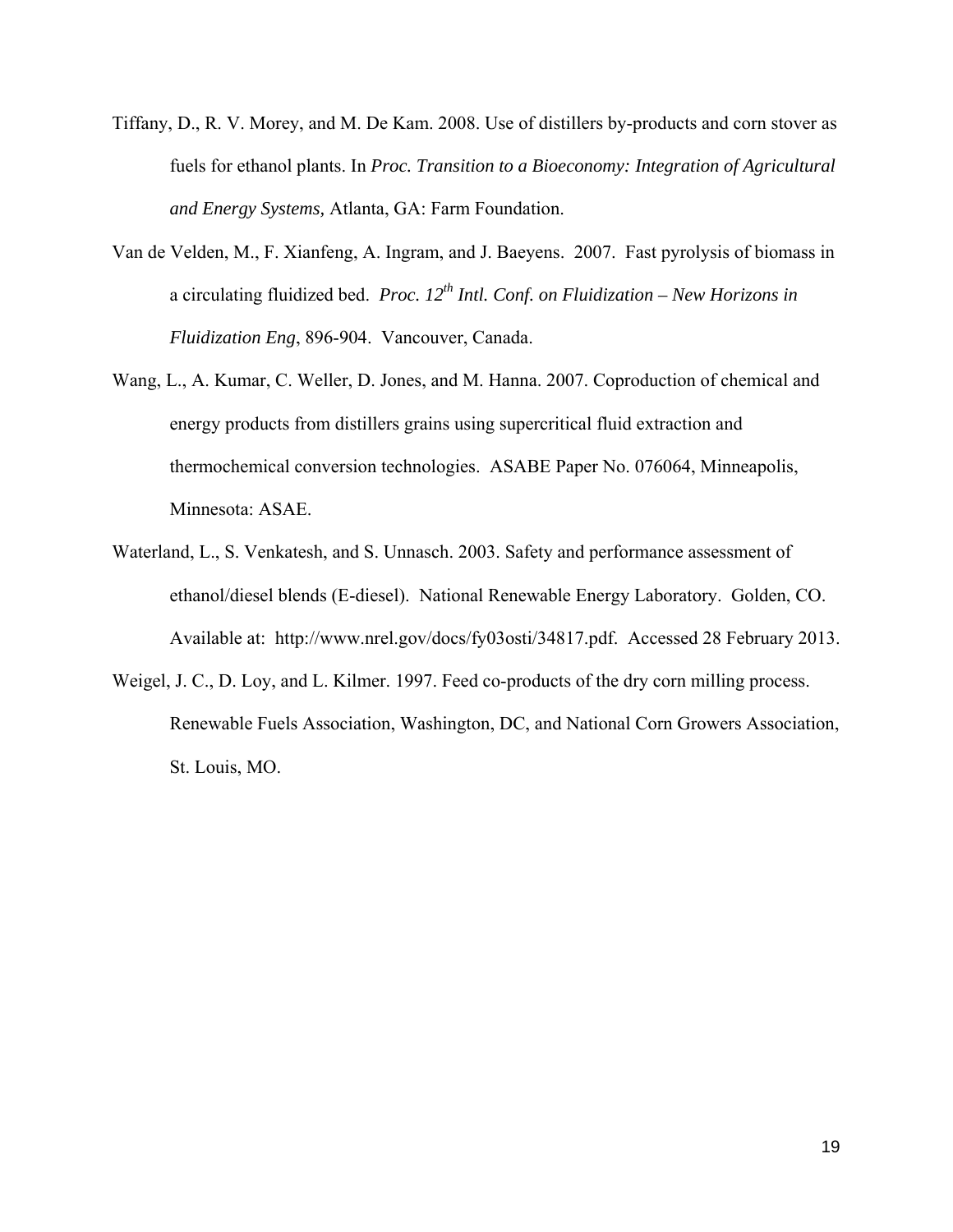| Treatment      | Pyrolysis<br>Replication | Temperature<br>$(^{\circ}C)$ | Retention<br>Time (h) | <b>Heating Rate</b><br>$(^{\circ}C/min)$ |
|----------------|--------------------------|------------------------------|-----------------------|------------------------------------------|
| $\mathbf{1}$   | A/B                      | 500                          | 1.5                   | 30                                       |
| $\overline{2}$ | A/B                      | 500                          | 1.5                   | 50                                       |
| 3              | A/B                      | 500                          | 2.5                   | 30                                       |
| $\overline{4}$ | A/B                      | 500                          | 2.5                   | 50                                       |
| 5              | A/B/C                    | 600                          | $\overline{2}$        | 40                                       |
| 6              | A/B                      | 700                          | 1.5                   | 30                                       |
| 7              | A/B                      | 700                          | 1.5                   | 50                                       |
| 8              | A/B                      | 700                          | 2.5                   | 30                                       |
| 9              | A/B                      | 700                          | 2.5                   | 50                                       |

Table 1. Experimental design.\*

\*Design was a 2 x 2 x 2 + 1 center point for a total of 9 treatment combinations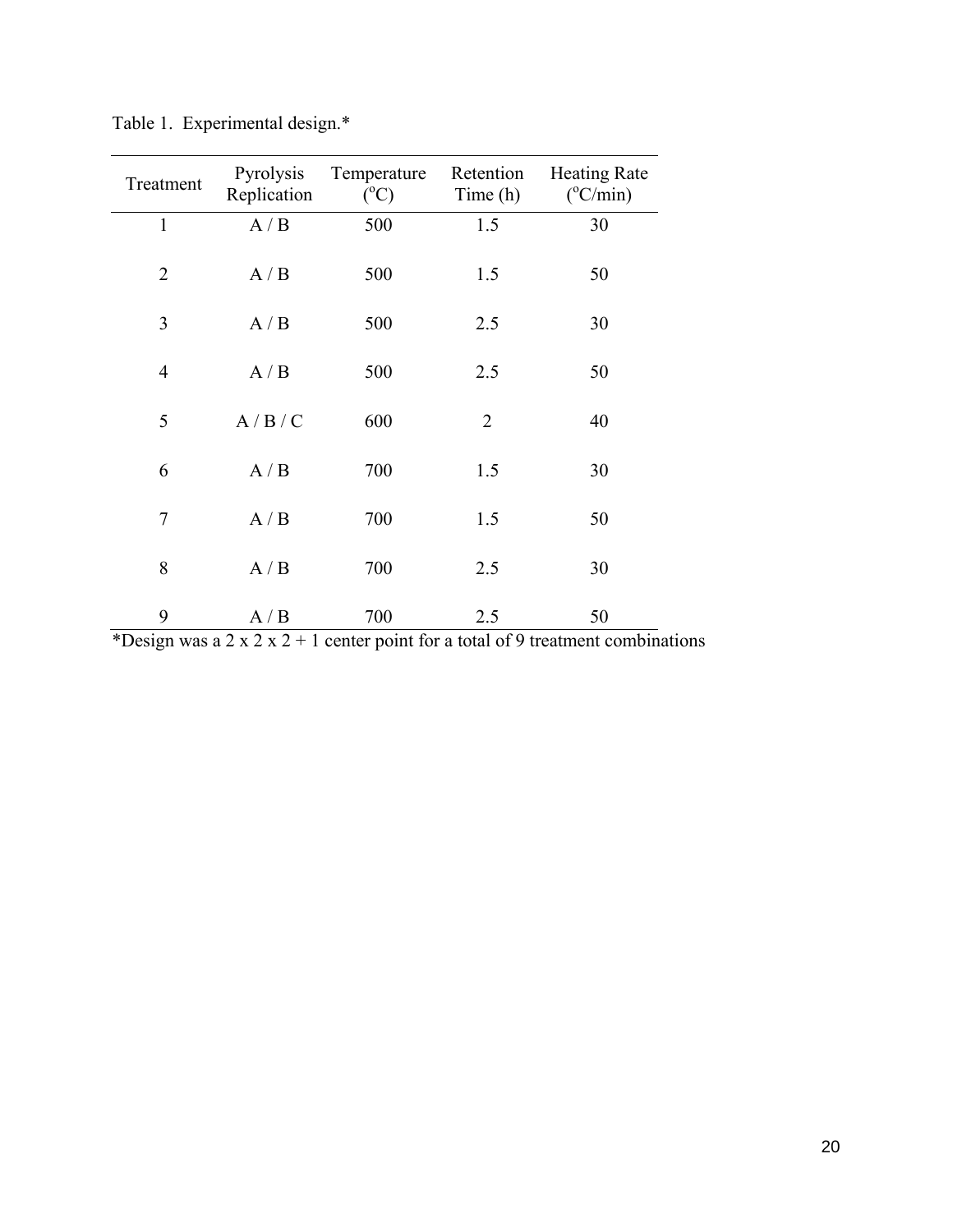| Treatment      | Yield<br>$(\%)$               | Thermal<br>Diffusivity<br>$\text{(mm}^2\text{/s)}$ | Thermal<br>Conductivity<br>$(W/m^{\circ}C)$ | Lower<br>Heating<br>Value<br>(MJ/kg) |
|----------------|-------------------------------|----------------------------------------------------|---------------------------------------------|--------------------------------------|
| $\mathbf{1}$   | 16.98 <sub>a</sub>            | $0.127_a$                                          | $2.018_{ab}$                                | 21.48 <sub>a</sub>                   |
|                | $-0.33$                       | $-0.01$                                            | $-0.16$                                     | $-1.47$                              |
| $\overline{2}$ | $18.00_a$                     | $0.120_{ab}$                                       | $1.905_a$                                   | $16.71_a$                            |
|                | $-2.16$                       | $-0.01$                                            | $-0.11$                                     | $-7.86$                              |
| 3              | $21.01_a$                     | 0.118 <sub>b</sub>                                 | $1.945_a$                                   | $23.07_a$                            |
|                | $-0.7$                        | $-0.01$                                            | $-0.12$                                     | $-0.89$                              |
| $\overline{4}$ | $20.56_a$                     | $0.123_{ab}$                                       | 2.005 <sub>ab</sub>                         | 21.96 <sub>a</sub>                   |
|                | $-1.51$                       | $-0.01$                                            | $-0.11$                                     | $-2.07$                              |
| 5              | 30.27 <sub>b</sub>            | $0.120_{ab}$                                       | $2.328_{\rm bc}$                            | $25.27_a$                            |
|                | $-3.7$                        | $\overline{0}$                                     | $-0.13$                                     | $-0.91$                              |
| 6              | $38.74_c$                     | 0.092 <sub>d</sub>                                 | $4.380_d$                                   | $19.67_a$                            |
|                | $-1.26$                       | $\boldsymbol{0}$                                   | $-0.45$                                     | $-9.7$                               |
| 7              | 34.61 <sub>d</sub>            | 0.118 <sub>b</sub>                                 | $2.722_{e}$                                 | $26.12_a$                            |
|                | $-0.65$                       | $\overline{0}$                                     | $-0.2$                                      | $-1.25$                              |
| 8              | 31.18 <sub>b</sub>            | $0.120_{ab}$                                       | $2.502_{ce}$                                | $27.08_a$                            |
|                | $-4.2$                        | $-0.01$                                            | $-0.1$                                      | $-2.38$                              |
| 9              | 38.18 <sub>c</sub><br>$-1.13$ | $0.095_d$<br>$-0.01$                               | $4.230_d$<br>$-0.93$                        | $27.59_a$<br>$-19.41$                |

Table 2. Properties of resulting bio-oils.\*

\*Values in parentheses are standard deviation (SD). Values for bio-oils followed by the same letter (a, b, and c) within a column are not significantly different ( $\alpha$  = 0.05, LSD) from other treatments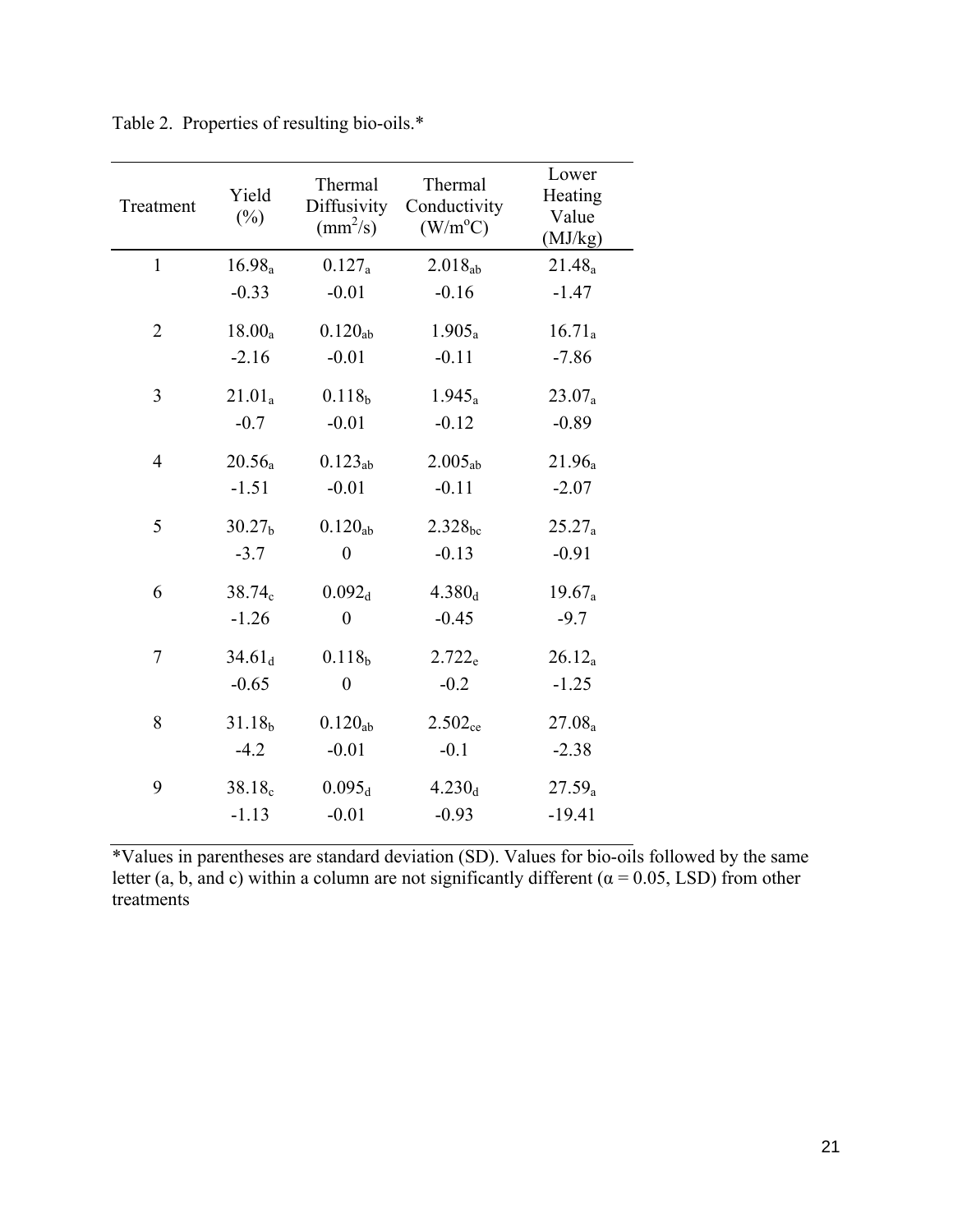| Treatment      | Density            |                      | Color              |                    |                   |
|----------------|--------------------|----------------------|--------------------|--------------------|-------------------|
|                | (g/mL)             | $L^*$                | $a^*$              | $b^*$              | pH                |
| $\mathbf{1}$   | $0.964_{ab}$       | $8.258_a$            | $12.197_a$         | $4.613_a$          | 4.25 <sub>a</sub> |
|                | (0.03)             | (1.37)               | (7.11)             | (1.87)             | (0.05)            |
| $\overline{2}$ | $0.936_{ab}$       | 4.422 <sub>bc</sub>  | 8.358 <sub>b</sub> | 2.752 <sub>b</sub> | 4.55 <sub>b</sub> |
|                | (0.05)             | (0.13)               | (0.91)             | (0.15)             | (0.09)            |
| 3              | $0.839_a$          | $6.173_{bd}$         | 9.163 <sub>b</sub> | 3.005 <sub>b</sub> | 4.28 <sub>a</sub> |
|                | (0.37)             | (1.92)               | (0.43)             | (0.13)             | (0.01)            |
| $\overline{4}$ | 0.996 <sub>b</sub> | $3.357_c$            | $3.720_c$          | 1.548 <sub>c</sub> | 4.46 <sub>b</sub> |
|                | (0.00)             | (1.28)               | (1.17)             | (0.16)             | (0.15)            |
| 5              | 1.000 <sub>b</sub> | $6.171_d$            | $1.469_{cd}$       | 1.169 <sub>c</sub> | 4.97 <sub>c</sub> |
|                | (0.01)             | (2.98)               | (0.82)             | (0.27)             | (0.04)            |
| 6              | 0.998 <sub>b</sub> | 3.308 <sub>c</sub>   | $0.645_d$          | $1.307_c$          | 5.37 <sub>d</sub> |
|                | (0.01)             | (0.63)               | (0.09)             | (0.04)             | (0.01)            |
| $\overline{7}$ | 1.003 <sub>b</sub> | 4.530 <sub>hed</sub> | $0.332_d$          | $1.058_c$          | $5.39_{de}$       |
|                | (0.01)             | (1.51)               | (0.16)             | (0.20)             | (0.05)            |
| 8              | 1.007 <sub>b</sub> | $3.862_c$            | $0.382_d$          | $1.192_c$          | $5.47_{\rm ef}$   |
|                | (0.01)             | (0.05)               | (0.04)             | (0.14)             | (0.04)            |
| 9              | 1.001 <sub>b</sub> | $3.507_c$            | $0.330_d$          | 1.313 <sub>c</sub> | $5.52_{\rm f}$    |
|                | (0.01)             | (0.36)               | (0.25)             | (0.18)             | (0.06)            |

Table 3. Properties of resulting bio-oils (continued).\*

\*Values in parentheses are standard deviation (SD). Values for bio-oils followed by the same letter (a, b, and c) within a column are not significantly different ( $\alpha$  = 0.05, LSD) from other treatments.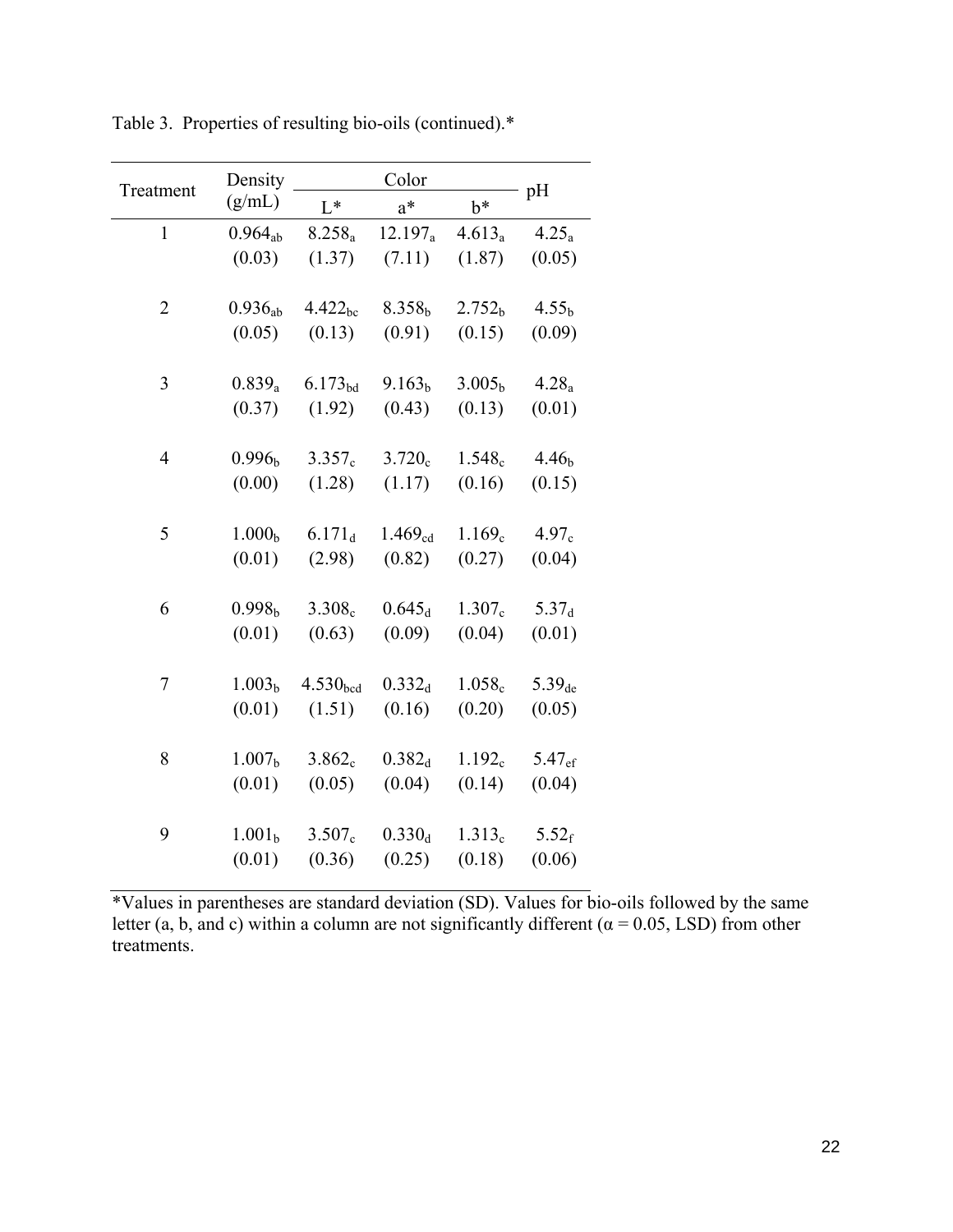| Temperature              |                       | $10^{\circ}$ C          |                     | $20^{\circ}$ C         |                     | $40^{\circ}$ C           |  |  |
|--------------------------|-----------------------|-------------------------|---------------------|------------------------|---------------------|--------------------------|--|--|
| Treatment                | K                     | $\mathbf n$             | K                   | $\mathbf n$            | K                   | n                        |  |  |
| $\mathbf{1}$             | $0.008_{\text{ax}}$   | $-0.248_{\text{abcx}}$  | $0.009_{\text{ax}}$ | $-0.351_{\text{ax}}$   | $0.005_{\text{ax}}$ | $-0.166_{\text{abcx}}$   |  |  |
|                          | (0.00)                | (0.15)                  | (0.00)              | (0.05)                 | (0.00)              | (0.26)                   |  |  |
| $\overline{2}$           | $0.008_{\text{ax}}$   | $-0.243_{\text{abcxy}}$ | $0.009_{\text{ax}}$ | $-0.351_{\text{abcx}}$ | $0.008_{\text{ax}}$ | $-0.383_{\rm{dy}}$       |  |  |
|                          | (0.00)                | (0.06)                  | (0.00)              | (0.05)                 | (0.00)              | (0.05)                   |  |  |
| $\overline{3}$           | $0.007_{\rm ax}$      | $-0.203_{\text{abs}}$   | $0.005_{\text{ax}}$ | $-0.207_{\text{abcx}}$ | $0.006_{\text{ax}}$ | $-0.227$ abedx           |  |  |
|                          | (0.00)                | (0.15)                  | (0.00)              | (0.11)                 | (0.01)              | (0.22)                   |  |  |
| $\overline{\mathcal{A}}$ | $0.010_{\text{ax}}$   | $-0.313_{\text{abcx}}$  | $0.011_{\text{ax}}$ | $-0.355_{\text{abs}}$  | $0.007_{\text{ax}}$ | $-0.295$ <sub>acdx</sub> |  |  |
|                          | (0.00)                | (0.03)                  | (0.01)              | (0.17)                 | (0.00)              | (0.11)                   |  |  |
| 5                        | $0.583_{\text{ax}}$   | $-0.741_{abcdx}$        | $0.056_{\text{ax}}$ | $-0.215_{\text{abcy}}$ | $0.009_{\text{ax}}$ | $-0.354_{\text{cdxy}}$   |  |  |
|                          | (0.74)                | (0.41)                  | (0.10)              | (0.14)                 | (0.00)              | (0.12)                   |  |  |
| 6                        | $79.481_{cx}$         | $-0.091_{\text{ax}}$    | $0.928_{\text{by}}$ | $-0.354_{\text{abs}}$  | $0.073_{\rm bv}$    | $-0.090_{bx}$            |  |  |
|                          | (46.10)               | (1.74)                  | (1.12)              | (0.34)                 | (0.04)              | (0.03)                   |  |  |
| 7                        | $17.036_{\text{adx}}$ | $-1.257_{\rm dx}$       | $0.033_{\text{av}}$ | $-0.077_{\rm{cv}}$     | $0.011_{\text{av}}$ | $-0.086_{\rm bv}$        |  |  |
|                          | (5.44)                | (0.34)                  | (0.01)              | (0.01)                 | (0.01)              | (0.04)                   |  |  |
| 8                        | $3.322_{\rm ax}$      | $-1.037_{\text{bedx}}$  | $0.041_{\text{ax}}$ | $-0.064_{\rm cv}$      | $0.003_{\text{ax}}$ | $-0.153_{\rm abcy}$      |  |  |
|                          | (3.70)                | (0.53)                  | (0.01)              | (0.04)                 | (0.00)              | (0.08)                   |  |  |
| 9                        | $49.402_{\text{cdx}}$ | $-1.143_{cd}$           | $0.105_{\text{ax}}$ | $-0.077_{\rm{cv}}$     | $0.015_{\text{ax}}$ | $-0.109_{\rm aby}$       |  |  |
|                          | (68.59)               | (0.56)                  | (0.05)              | (0.04)                 | (0.01)              | (0.05)                   |  |  |

Table 4. Viscosity equation coefficients for bio-oils.\*

\*Values in parentheses are standard deviation (SD). Values for bio-oils followed by the same letter (a, b, and c) are not significantly different ( $\alpha$  = 0.05, LSD) from other treatments within the same temperature (i.e. columns). Values for a given bio-oil treatment followed by the same letter (x, y, and z) are not significantly different ( $\alpha$  = 0.05, LSD) from that same treatment across temperatures. Viscosity was defined as:  $\eta = k\gamma^n$ .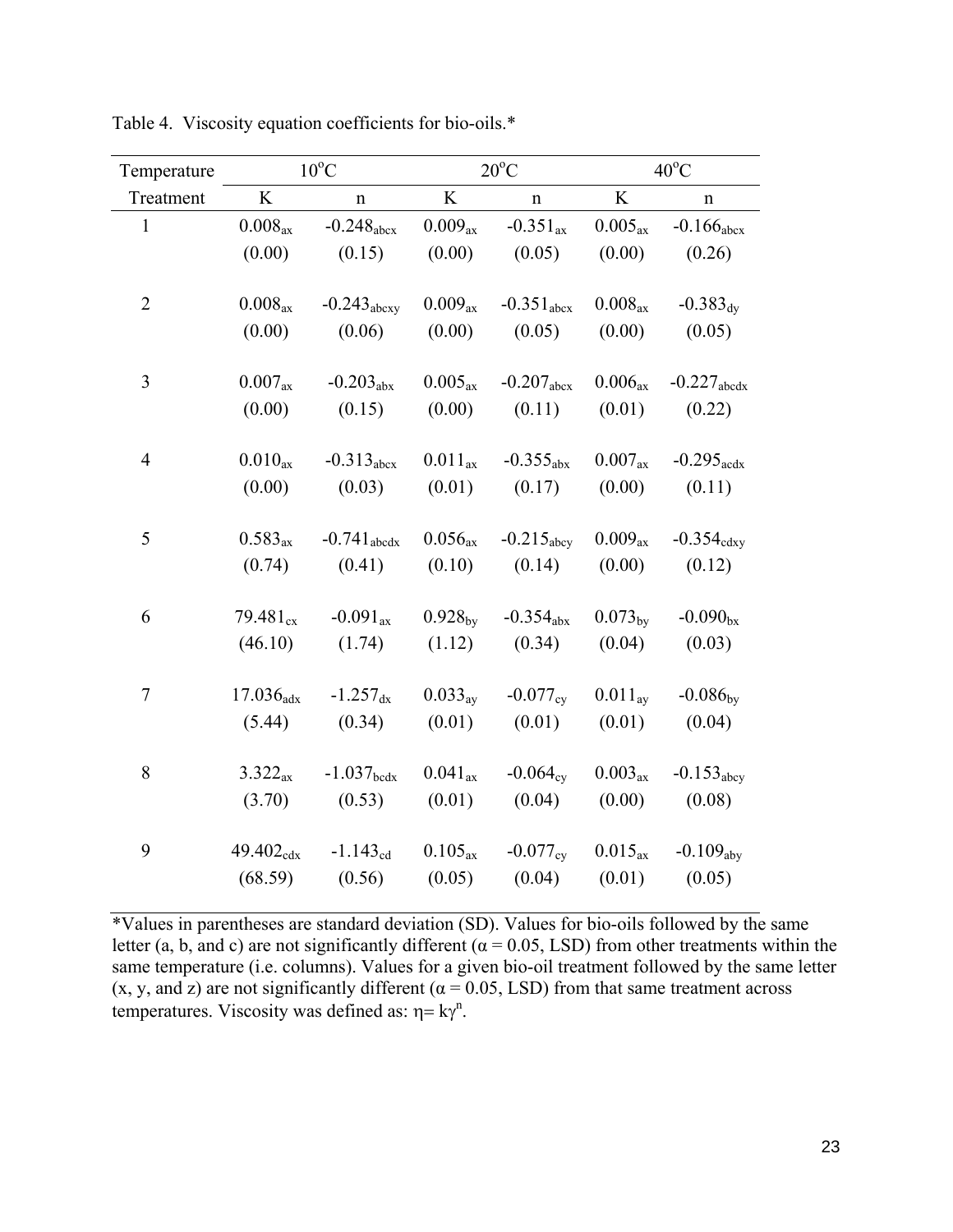| Retention     | Molecular      | Treatment    |                |                  |                |                  |                  |                |                  |   |
|---------------|----------------|--------------|----------------|------------------|----------------|------------------|------------------|----------------|------------------|---|
| Time (min)    | Formula        | $\mathbf{1}$ | $\overline{2}$ | 3                | $\overline{4}$ | 5                | 6                | $\overline{7}$ | 8                | 9 |
| 4.15          | $C_{10}H_8$    | X            | X              | X                | X              |                  |                  |                |                  |   |
| 4.97          | $C_6H_{12}$    | X            | X              | X                | X              | X                |                  |                |                  |   |
| 4.96          | $C_8H_{14}$    | X            | X              | X                | X              |                  |                  |                |                  |   |
| 5.13          | $C_8H_{18}$    | X            | X              | X                |                |                  |                  |                |                  |   |
| 5.32          | $C_5H_{11}$    | X            | X              | X                |                | X                |                  |                |                  |   |
| 5.32          | $C_2H_5$       | X            | X              | X                |                | X                |                  |                |                  |   |
| 6.65          | $C_6H_{14}$    | X            | X              | X                |                |                  |                  |                |                  |   |
| 7.54          | $C_6H_6$       |              | X              | X                | X              | X                | X                | X              |                  |   |
| 7.54          | $C_3H_3$       |              | X              | X                | X              | X                | X                | X              |                  | X |
| 9.15          | $C_5H_5$       | X            | X              | X                | X              | X                |                  |                |                  |   |
| 9.44          | $C_6H_{12}$    |              | X              | X                | X              | X                | X                | X              |                  |   |
| 11.35         | $C_7H_8$       | X            | X              | X                | X              | X                |                  | X              | X                | X |
| 22.68 / 27.95 | $C_{10}H_{20}$ | X            | X              | X                | X              | X                | X                | X              | X                | X |
| 23.44         | $C_{14}H_{22}$ |              | X              | X                |                | X                | X                |                | X                | X |
| 23.91         | $C_8H_{13}$    |              | X              | X                |                | X                | X                | X              | $\boldsymbol{X}$ | X |
| 24.63         | $C_7H_{11}$    |              |                | X                |                | $\boldsymbol{X}$ |                  | X              | X                |   |
| 25.43         | $C_8H_{16}$    | X            | X              | $\boldsymbol{X}$ | X              | X                | X                | X              |                  | X |
| 25.91         | $C_{13}H_{28}$ | X            | X              | X                | X              | X                | X                |                | X                | X |
| 28.07         | $C_9H_6$       |              |                |                  |                |                  | X                | X              | X                | X |
| 28.31         | $C_8H_{12}$    |              |                |                  |                | X                | X                | X              | X                | X |
| 33.20         | $C_{14}H_{10}$ |              |                |                  |                |                  | $\boldsymbol{X}$ | X              | X                | X |

Table 5. GC-MS compounds present in resulting bio-oils.\*

\*X denotes presence; blank denotes absence.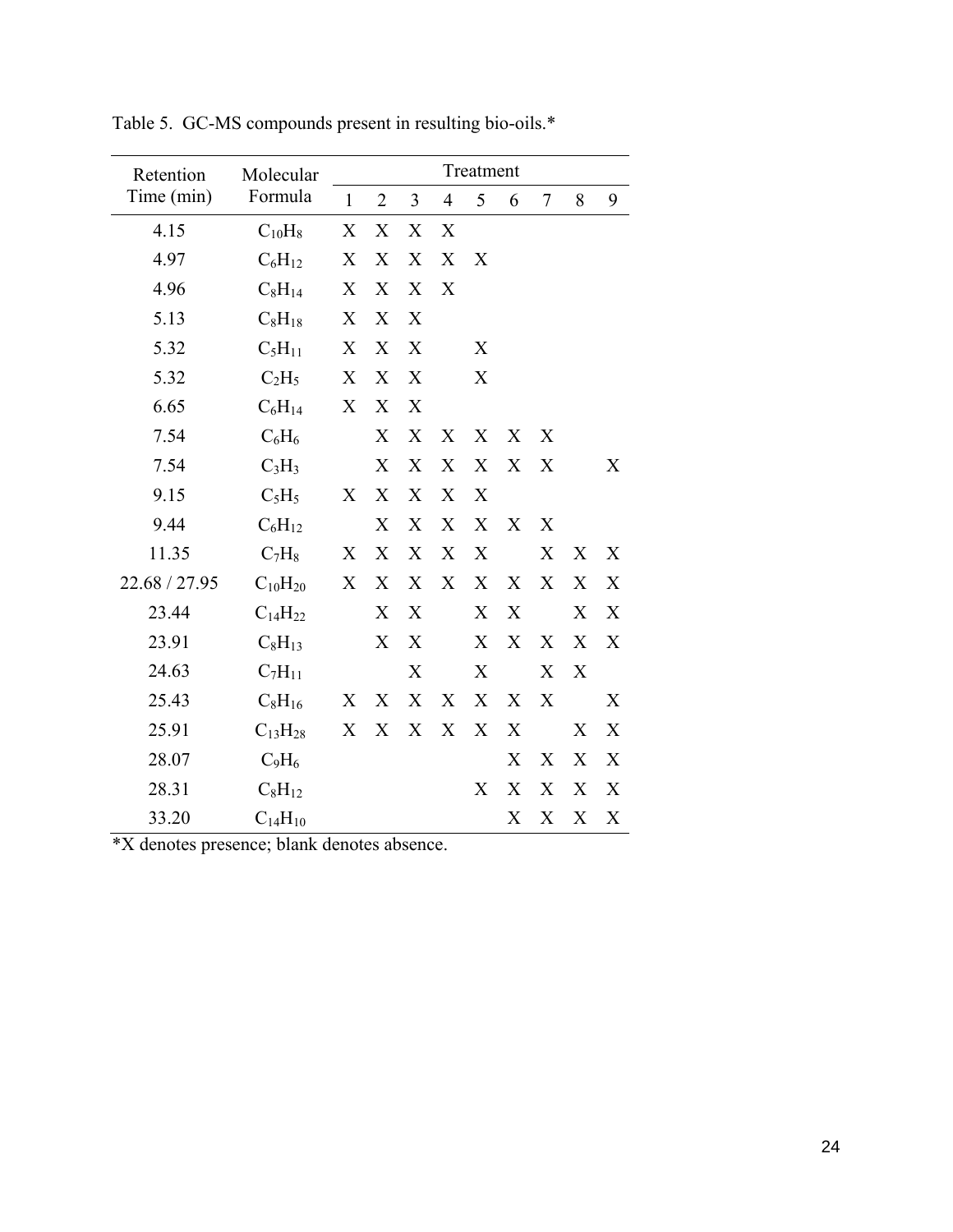| Treatment      | Yield<br>$(\%)$    | Moisture<br>$(\%)$ | DM<br>$(\%)$       | Total N<br>$(\%$ d.b.) | Total C<br>(mg/L)    | C:N Ratio<br>(d.b.) | Ash<br>$(\%)$      |
|----------------|--------------------|--------------------|--------------------|------------------------|----------------------|---------------------|--------------------|
| <b>DDGS</b>    | $\blacksquare$     | 5.7                | 93.3               | 4.7                    | 46.56                | 10.6                | $\blacksquare$     |
| $\mathbf{1}$   | $71.60_{ab}$       | 2.6 <sub>ab</sub>  | $97.5_{ab}$        | $5.5_{ab}$             | $55.02_a$            | $10.3_a$            | $7.74_a$           |
|                | (9.01)             | (0.21)             | (0.21)             | (0.07)                 | (0.83)               | (0.00)              | (0.60)             |
| $\overline{2}$ | 77.08 <sub>b</sub> | $2.7_a$            | $97.3_a$           | $5.4_a$                | $54.09_a$            | $10.3_a$            | $7.38_a$           |
|                | (1.31)             | (0.28)             | (0.28)             | (0.07)                 | $-(1.23)$            | (0.07)              | (1.15)             |
| $\overline{3}$ | $70.23_{ab}$       | 2.3 <sub>bc</sub>  | $97.7_{\text{bc}}$ | 5.8 <sub>b</sub>       | $57.70_{ab}$         | $10.2_a$            | $9.28_{ab}$        |
|                | (1.13)             | (0.14)             | (0.14)             | (0.14)                 | (0.87)               | (0.00)              | (0.43)             |
| $\overline{4}$ | $69.74_{ab}$       | $2.1_{cd}$         | $98.0_{cd}$        | 5.8 <sub>h</sub>       | $57.93_{ab}$         | $10.2_a$            | 8.06a              |
|                | (0.34)             | (0.21)             | (0.21)             | (0.00)                 | (0.01)               | (0.00)              | (1.32)             |
| 5              | $62.00_a$          | 2.0 <sub>cd</sub>  | $98.0_{cd}$        | 6.4 <sub>c</sub>       | $61.56_c$            | 9.8 <sub>b</sub>    | 12.33 <sub>b</sub> |
|                | (10.00)            | (0.10)             | (0.10)             | (0.20)                 | (2.19)               | (0.15)              | (3.83)             |
| 6              | 43.60 <sub>c</sub> | $1.8d_e$           | 98.3 <sub>d</sub>  | $6.8_{de}$             | $61.52_{bc}$         | 9.2 <sub>c</sub>    | $24.22_c$          |
|                | (2.19)             | (0.07)             | (0.07)             | (0.00)                 | (1.05)               | (0.14)              | (5.92)             |
| $\tau$         | 42.91 <sub>c</sub> | 1.0 <sub>d</sub>   | 98.1 <sub>d</sub>  | $6.9d_e$               | 60.91 <sub>hed</sub> | 9.2 <sub>c</sub>    | $27.17_c$          |
|                | (0.05)             | (0.07)             | (0.07)             | (0.21)                 | (2.38)               | (0.28)              | (6.09)             |
| $8\,$          | $39.42_c$          | 1.6 <sub>e</sub>   | 98.4 <sub>e</sub>  | 6.7 <sub>d</sub>       | $57.12_{ad}$         | $8.8_d$             | 33.49 <sub>d</sub> |
|                | (0.15)             | (0.00)             | (0.00)             | (0.21)                 | (1.76)               | (0.07)              | (4.43)             |
| 9              | 40.26 <sub>c</sub> | $1.8d_e$           | 98.2 <sub>de</sub> | 7.1 <sub>e</sub>       | 64.08 <sub>c</sub>   | 9.1 <sub>c</sub>    | $33.52_d$          |
|                | (0.80)             | (0.14)             | (0.14)             | (0.28)                 | (2.74)               | (0.06)              | (5.36)             |

Table 6. Composition of resulting bio-chars.\*

\*Values in parentheses are standard deviation (SD). Values for bio-chars followed by the same letter (a, b, and c) are not significantly different ( $\alpha$  = 0.05, LSD) from other bio-char samples. DDGS is distillers dried grains with solubles; DM is dry matter; N is nitrogen; C is carbon; and d.b. is dry basis.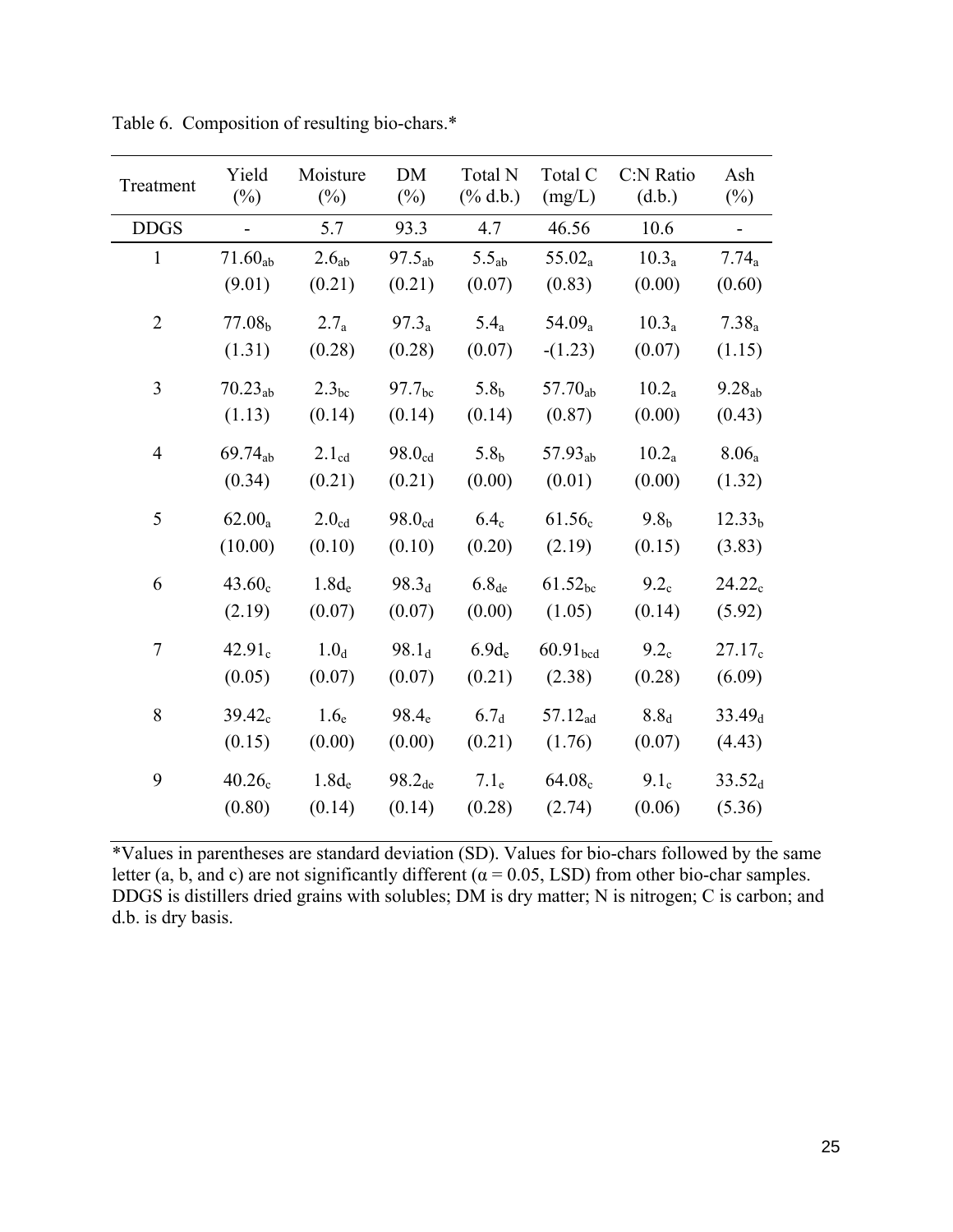| Treatment      | Heating<br>Value<br>(MJ/kg) | Mass<br>Density<br>$(g/cm^3)$ | True<br>Density<br>$(g/cm^3)$ | Porosity<br>$(\%)$   |
|----------------|-----------------------------|-------------------------------|-------------------------------|----------------------|
| $\mathbf{1}$   | $23.668_a$                  | $0.484_{ab}$                  | $1.629_a$                     | $72.203_{ab}$        |
|                | (1.03)                      | (0.00)                        | (0.09)                        | (0.02)               |
| $\overline{2}$ | $23.802_{ab}$               | $0.475_{ab}$                  | $1.678_a$                     | $73.559_a$           |
|                | (0.21)                      | (0.01)                        | (0.01)                        | (0.01)               |
| 3              | $25.558_{\rm bc}$           | $0.459_{ab}$                  | $1.628_a$                     | $73.655_a$           |
|                | (0.31)                      | (0.00)                        | (0.03)                        | (0.01)               |
| $\overline{4}$ | $25.728_c$                  | $0.461_{ab}$                  | $1.611_{ab}$                  | 73.008 <sub>a</sub>  |
|                | (0.14)                      | (0.00)                        | (0.02)                        | (0.01)               |
| 5              | 29.214 <sub>d</sub>         | $0.514_a$                     | 1.556 <sub>b</sub>            | 70.864 <sub>b</sub>  |
|                | (2.16)                      | (0.24)                        | (0.04)                        | (0.01)               |
| 6              | 27.974 <sub>d</sub>         | 0.398 <sub>b</sub>            | $1.646_a$                     | $73.554_a$           |
|                | (2.23)                      | (0.00)                        | (0.06)                        | (0.01)               |
| 7              | $28.746_d$                  | 0.403 <sub>b</sub>            | $1.771_c$                     | 78.142 <sub>c</sub>  |
|                | (0.23)                      | (0.00)                        | (0.05)                        | (0.01)               |
| 8              | 28.678 <sub>d</sub>         | 0.405 <sub>b</sub>            | 1.868 <sub>d</sub>            | $79.740_d$           |
|                | (0.53)                      | (0.00)                        | (0.02)                        | (0.00)               |
| 9              | 28.979 <sub>d</sub>         | 0.400 <sub>b</sub>            | 1.848 <sub>d</sub>            | 79.352 <sub>cd</sub> |
|                | (0.88)                      | (0.00)                        | (0.03)                        | (0.00)               |

Table 7. Physical properties of resulting bio-chars.\*

\*Values in parentheses are standard deviation (SD). Values for bio-char followed by the same letter (a, b, and c) within a column are not significantly different ( $\alpha$  = 0.05, LSD) from other treatments.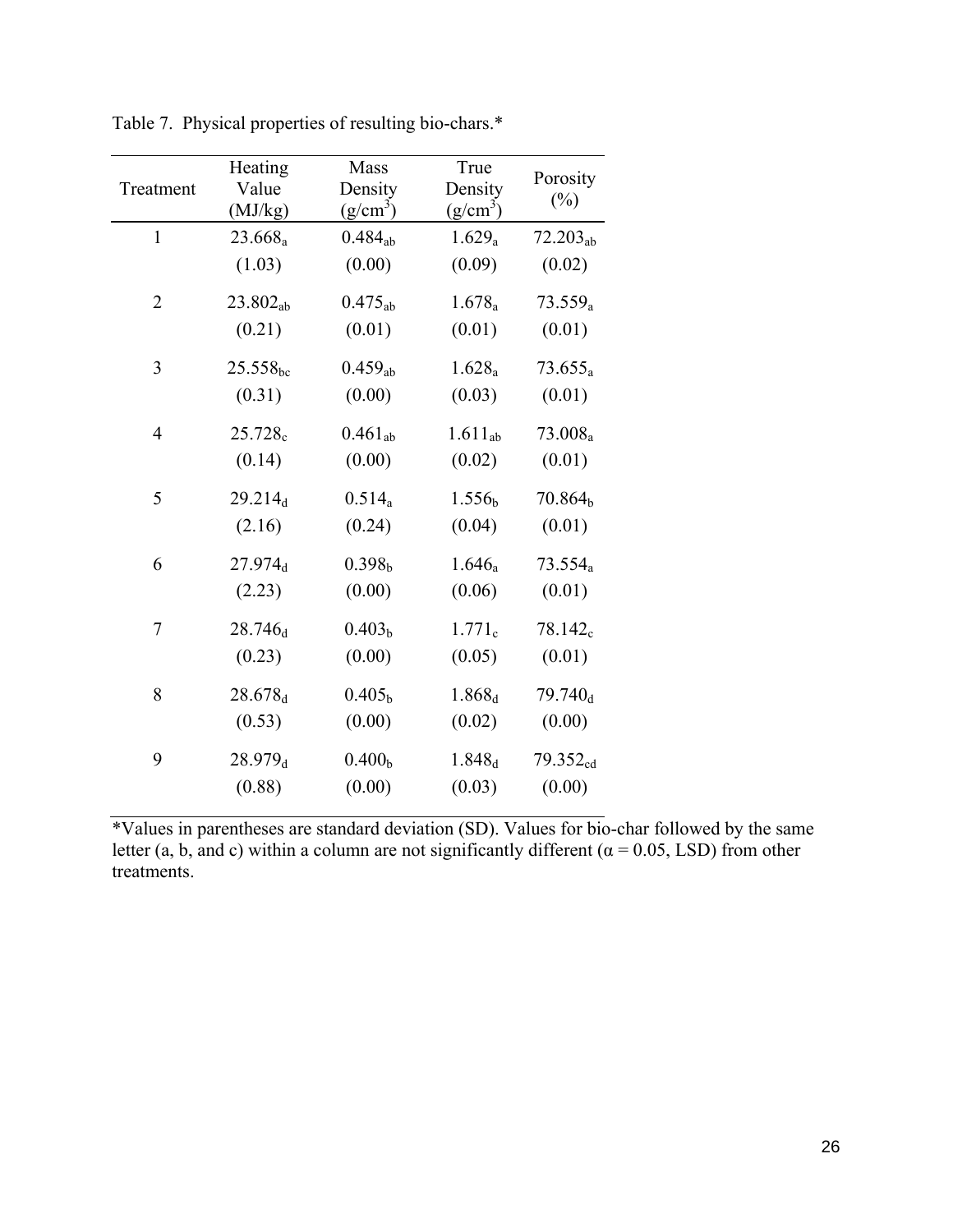|                |                    | Particle Size       |                    |                                              | Color                   |                    |
|----------------|--------------------|---------------------|--------------------|----------------------------------------------|-------------------------|--------------------|
| Treatment      | Q3 10              | Q3 50               | Q3 90              | $L^*$                                        | $a^*$                   | $b^*$              |
| <b>DDGS</b>    | 40.0533            | 13.06               | 21.02              | 0.35267                                      | 1.51033                 | 3.45167            |
| $\mathbf{1}$   | $0.402_a$          | $1.249_a$           | $3.070_a$          | $9.510_a$                                    | $0.092_a$               | $0.077_a$          |
|                | (0.08)             | (0.41)              | (0.97)             | (0.18)                                       | (0.08)                  | (0.05)             |
| $\overline{c}$ | $0.328_{b}$        | $0.831_{bc}$        | 2.219 <sub>b</sub> | 9.282 <sub>b</sub>                           | $0.140_a$               | $0.113_a$          |
|                | (0.03)             | (0.18)              | (0.43)             | (0.10)                                       | (0.11)                  | (0.10)             |
| 3              | $0.296_{bc}$       | 0.670 <sub>b</sub>  | 1.802 <sub>b</sub> | $9.672_a$                                    | 0.005 <sub>b</sub>      | $-0.025b$          |
|                | (0.01)             | (0.04)              | (0.12)             | (0.09)                                       | (0.02)                  | (0.02)             |
| $\overline{4}$ | 0.316 <sub>b</sub> | 0.733 <sub>b</sub>  | 1.886 <sub>b</sub> | $9.682_a$                                    | 0.003 <sub>b</sub>      | 0.000 <sub>b</sub> |
|                | (0.02)             | (0.08)              | (0.34)             | (0.16)                                       | (0.01)                  | (0.03)             |
|                |                    |                     |                    |                                              |                         |                    |
| 5              | $0.266_c$          | $0.549_c$           | $1.330_c$          | 10.449 <sub>c</sub>                          | $-0.030_{\rm bc}$       | $-0.020b$          |
|                | (0.02)             | (0.06)              | (0.30)             | (0.27)                                       | (0.02)                  | (0.01)             |
| 6              | $0.156_d$          | $0.366_d$           | $0.760_d$          | $11.870_d$                                   | $-0.057_c$              | $-0.093_c$         |
|                | (0.02)             | (0.04)              | (0.06)             | (0.24)                                       | (0.01)                  | (0.06)             |
| 7              | $0.144_d$          | $0.352_d$           | $0.744_d$          | $11.628_{e}$                                 | $-0.062_c$              | $-0.107_c$         |
|                | (0.01)             | (0.01)              | (0.04)             | (0.03)                                       | (0.02)                  | (0.02)             |
| 8              | $0.123_d$          | $0.311_d$           | $0.680_d$          |                                              | $12.685_f - 0.047_{bc}$ | 0.025 <sub>b</sub> |
|                |                    |                     |                    | $(0.01)$ $(0.01)$ $(0.03)$ $(0.12)$ $(0.01)$ |                         | (0.01)             |
|                |                    |                     |                    |                                              |                         |                    |
| 9              |                    | $0.125_d$ $0.307_d$ | $0.653_d$          |                                              | $12.412g -0.047bc$      | $-0.020b$          |
|                |                    | $(0.01)$ $(0.02)$   | (0.11)             |                                              | $(0.15)$ $(0.02)$       | (0.03)             |

Table 8. Physical properties of raw materials and resulting bio-chars.\*

\*Values in parentheses are standard deviation (SD). Values for bio-char followed by the same letter (a, b, and c) within a column are not significantly different ( $\alpha$  = 0.05, LSD) from other treatments. The Q3 values are the volume distribution. The d50 value is the median particle size within the population, with 50% of the population greater than this size, and 50% smaller than this size. Similarly, 10% of the population is smaller than the D10 size; while 90% of the population is smaller than the D90 size.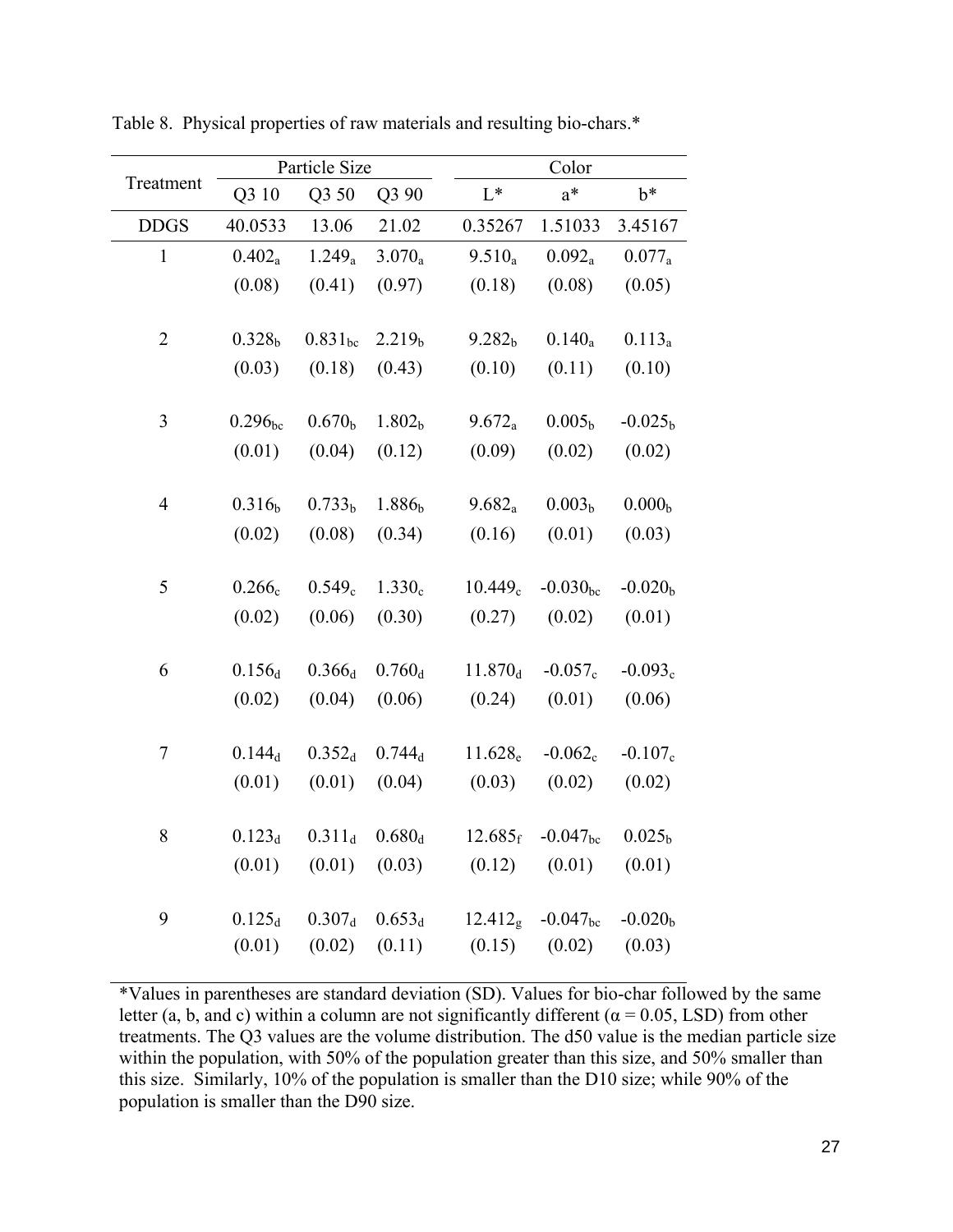

Figure 1. Pyrolysis apparatus used for this study.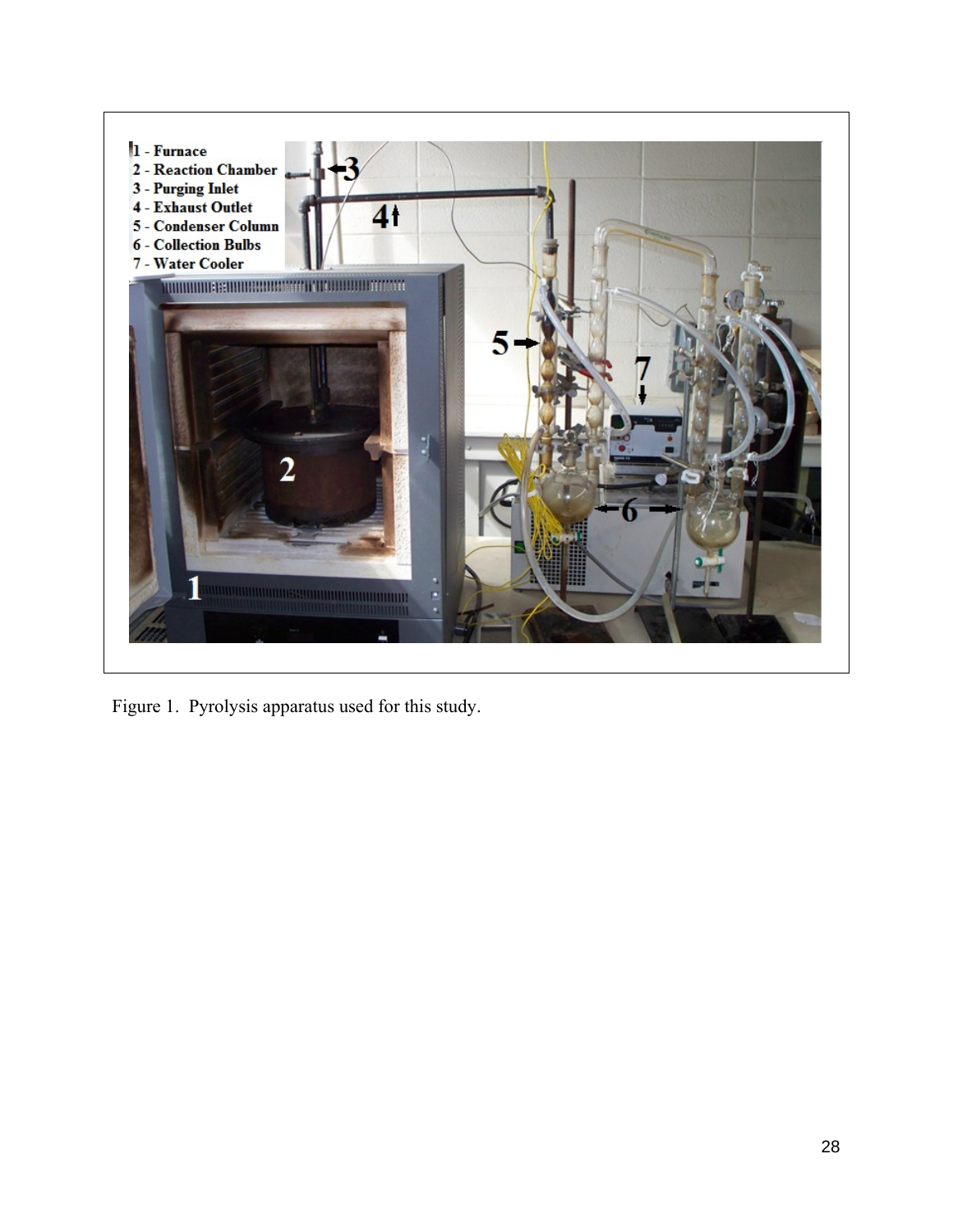

Figure 2. Relationships between apparent viscosity and shear rate as a function of temperature for the bio-oil samples. Symbols represent actual data points; lines represent regression equations. Equation coefficients are provided in Table 4.